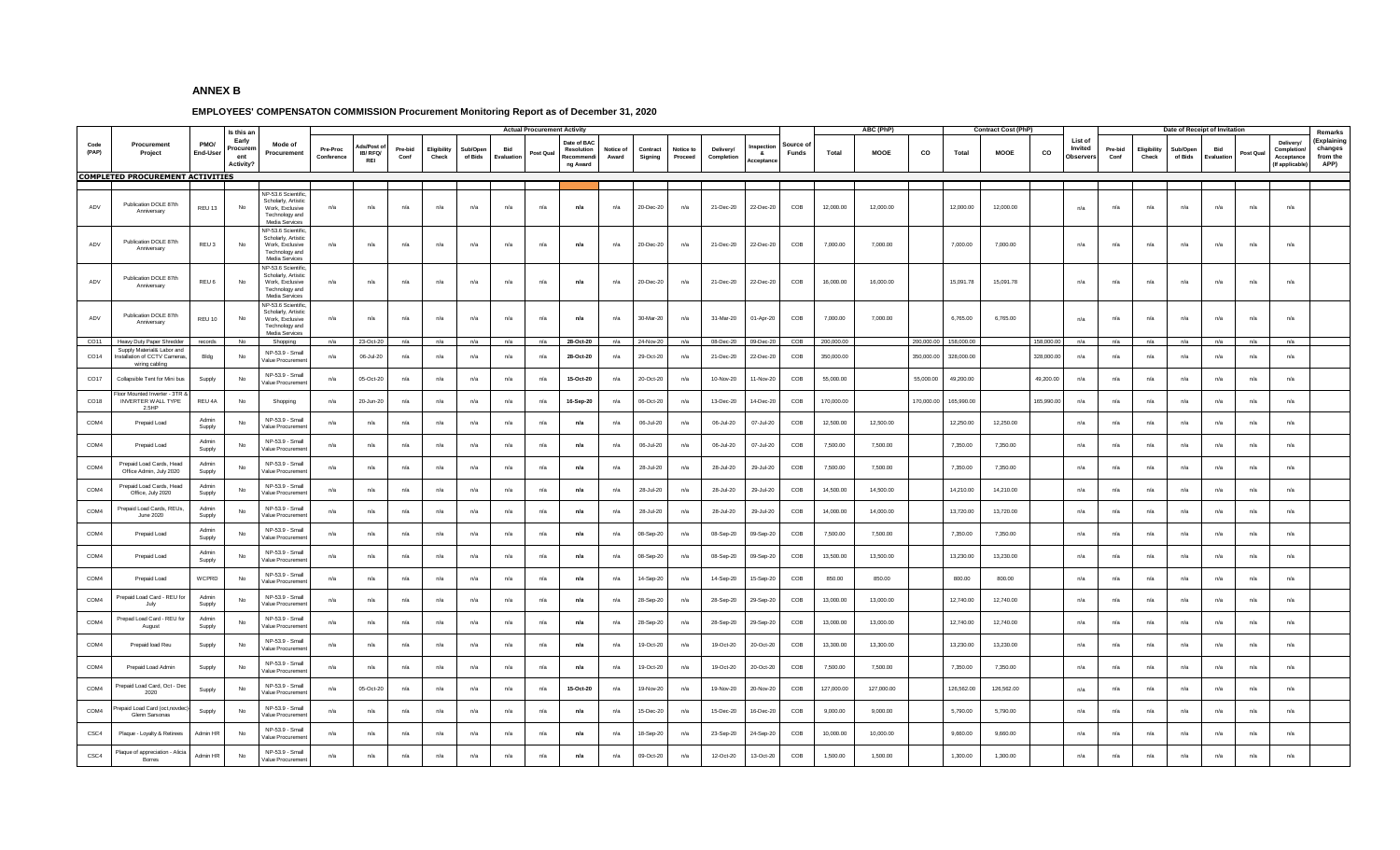|               |                                        |                  | Is this an                                  |                                     |                        |                       |                 |                      |                     |                  | <b>Actual Procurement Activity</b> |                                                   |                    |                     |                      |                         |               |                          |           | ABC (PhP)   |    |           | <b>Contract Cost (PhP)</b> |    |                                 |                 |                      |                     | Date of Receipt of Invitation |          |                                                              | Remarks                                    |
|---------------|----------------------------------------|------------------|---------------------------------------------|-------------------------------------|------------------------|-----------------------|-----------------|----------------------|---------------------|------------------|------------------------------------|---------------------------------------------------|--------------------|---------------------|----------------------|-------------------------|---------------|--------------------------|-----------|-------------|----|-----------|----------------------------|----|---------------------------------|-----------------|----------------------|---------------------|-------------------------------|----------|--------------------------------------------------------------|--------------------------------------------|
| Code<br>(PAP) | Procurement<br>Project                 | PMO/<br>End-Use  | Early<br>Procuren<br>ent<br><b>Activity</b> | Mode of<br>Procurement              | Pre-Proc<br>Conference | <b>IB/RFQ/</b><br>REI | Pre-bid<br>Conf | Eligibility<br>Check | Sub/Oper<br>of Bids | Bid<br>Evaluatio | Post Qua                           | Date of BAC<br>Resolution<br>Recommen<br>ng Award | Notice of<br>Award | Contract<br>Signing | Notice to<br>Proceed | Delivery/<br>Completion | -8<br>cceptar | Source c<br><b>Funds</b> | Total     | <b>MOOE</b> | co | Total     | <b>MOOE</b>                | co | List of<br>Invited<br>Observers | Pre-bid<br>Conf | Eligibility<br>Check | Sub/Oner<br>of Bids | Bid<br>Evaluatio              | Post Qua | <b>Delivery</b><br>Completio<br>Acceptance<br>(If applicable | (Explaining<br>changes<br>from the<br>APP) |
| ELW1          | Purified Drinking Water                | Supply           | No                                          | NP-53.9 - Small<br>Value Procureme  | n/a                    | n/a                   | n/a             | n/a                  | n/a                 | n/a              | n/a                                | n/a                                               | n/a                | $15 - Jan-20$       | n/a                  | 22-Jul-20               | 23-Jul-20     | COB                      | 1,225.00  | 1,225.00    |    | 1,225.00  | 1,225.00                   |    | n/a                             | n/a             | n/a                  | n/a                 | n/a                           | n/a      | n/a                                                          |                                            |
| ELW1          | Purified Drinking Water                | Supply           | No                                          | NP-53.9 - Small<br>Value Procureme  | n/a                    | $n/a$                 | n/a             | n/a                  | n/a                 | n/a              | n/a                                | n/a                                               | n/a                | 15-Jan-20           | n/a                  | 25-Aug-20               | 26-Aug-20     | COB                      | 875.00    | 875.00      |    | 875.00    | 875.00                     |    | n/a                             | n/a             | n/a                  | n/a                 | n/a                           | n/a      | n/a                                                          |                                            |
| ELW1          | Purified Drinking Water                | Supply           | No                                          | NP-53.9 - Small<br>Value Procureme  | n/a                    | n/a                   | n/a             | n/a                  | n/a                 | n/a              | n/a                                | n/a                                               | n/a                | 15-Jan-20           | n/a                  | 08-Jul-20               | 09-Jul-20     | COB                      | 875.00    | 875.00      |    | 875.00    | 875.00                     |    | n/a                             | n/a             | n/a                  | n/a                 | n/a                           | n/a      | n/a                                                          |                                            |
| ELW1          | Purified Drinking Water                | Supply           | No                                          | NP-53.9 - Smal<br>Value Procureme   | n/a                    | n/a                   | n/a             | n/a                  | n/a                 | n/a              | n/a                                | n/a                                               | n/a                | 15-Jan-20           | n/a                  | 15-Sep-20               | 16-Sep-20     | COB                      | 1,225.00  | 1,225.00    |    | 1,225.00  | 1,225.00                   |    | n/a                             | n/a             | n/a                  | n/a                 | n/a                           | n/a      | n/a                                                          |                                            |
| ELW1          | Alkaline Water                         |                  | No                                          | NP-53.9 - Small<br>Value Procureme  | n/a                    | n/a                   | n/a             | n/a                  | n/a                 | n/a              | n/a                                | n/a                                               | n/a                | 20-Sep-20           | n/a                  | 20-Sep-20               | 21-Sep-20     | COB                      | 360.00    | 360.00      |    | 360.00    | 360.00                     |    | n/a                             | n/a             | n/a                  | n/a                 | n/a                           | n/a      | n/a                                                          |                                            |
| ELW1          | Purified Drinking Water                | Supply           | No                                          | NP-53.9 - Small<br>Value Procureme  | n/a                    | n/a                   | n/a             | n/a                  | n/a                 | n/a              | n/a                                | n/a                                               | n/a                | 15-Jan-20           | n/a                  | 21-Sep-20               | 22-Sep-20     | COB                      | 1,225.00  | 1,225.00    |    | 1,225.00  | 1,225.00                   |    | n/a                             | n/a             | n/a                  | n/a                 | n/a                           | n/a      | n/a                                                          |                                            |
| ELW1          | Purified Drinking Water                | REU 4A           | No                                          | NP-53.9 - Small<br>Value Procuremer | n/a                    | n/a                   | n/a             | n/a                  | n/a                 | n/a              | n/a                                | n/a                                               | n/a                | 27-Sep-20           | n/a                  | 27-Sep-20               | 28-Sep-20     | COB                      | 120.00    | 120.00      |    | 120.00    | 120.00                     |    | n/a                             | n/a             | n/a                  | n/a                 | n/a                           | n/a      | n/a                                                          |                                            |
| ELW1          | Purified Drinking Water                | REU 10           | No                                          | NP-53.9 - Small<br>Value Procureme  | n/a                    | n/a                   | n/a             | n/a                  | n/a                 | n/a              | n/a                                | n/a                                               | n/a                | 27-Sep-20           | n/a                  | 27-Sep-20               | 28-Sep-20     | COB                      | 200.00    | 200.00      |    | 200.00    | 200.00                     |    | n/a                             | n/a             | n/a                  | n/a                 | n/a                           | n/a      | n/a                                                          |                                            |
| ELW1          | Purified Drinking Water                | REU 2            | No                                          | NP-53.9 - Small<br>Value Procureme  | n/a                    | n/a                   | n/a             | n/a                  | n/a                 | n/a              | n/a                                | n/a                                               | n/a                | 28-Sep-20           | n/a                  | 28-Sep-20               | 29-Sep-20     | COB                      | 360.00    | 360.00      |    | 360.00    | 360.00                     |    | n/a                             | n/a             | n/a                  | n/a                 | n/a                           | n/a      | n/a                                                          |                                            |
| ELW1          | Purified Drinking Water                | Supply           | No                                          | NP-53.9 - Small<br>Value Procureme  | n/a                    | n/a                   | n/a             | $n/a$                | n/a                 | n/a              | n/a                                | n/a                                               | n/a                | 15-Jan-20           | n/a                  | 09-Jun-20               | 10-Jun-20     | COB                      | 1,225.00  | 1,225.00    |    | 1,225.00  | 1,225.00                   |    | n/a                             | n/a             | n/a                  | n/a                 | n/a                           | n/a      | n/a                                                          |                                            |
| ELW1          | Purified Drinking Water                | Supply           | No                                          | NP-53.9 - Small<br>Value Procuremer | n/a                    | n/a                   | n/a             | n/a                  | n/a                 | n/a              | n/a                                | n/a                                               | n/a                | 15-Jan-20           | n/a                  | 21-Oct-20               | 22-Oct-20     | COB                      | 1,225.00  | 1.225.00    |    | 1,225.00  | 1,225.00                   |    | n/a                             | n/a             | n/a                  | n/a                 | n/a                           | n/a      | n/a                                                          |                                            |
| ELW1          | Purified Drinking Water                | REU 4A           | $\mathsf{No}$                               | NP-53.9 - Small<br>Value Procuremer | n/a                    | $n/a$                 | n/a             | n/a                  | n/a                 | n/a              | n/a                                | n/a                                               | $n/a$              | 10-Mar-20           | n/a                  | 10-Mar-20               | 1-Mar-20      | COB                      | 175.00    | 175.00      |    | 175.00    | 175.00                     |    | n/a                             | n/a             | n/a                  | $n/a$               | n/a                           | $n/a$    | n/a                                                          |                                            |
| ELW1          | Purified Drinking Water                | Supply           | No                                          | NP-53.9 - Smal<br>Value Procureme   | n/a                    | n/a                   | n/a             | n/a                  | n/a                 | n/a              | n/a                                | n/a                                               | n/a                | 15-Jan-20           | n/a                  | 17-Jun-20               | 18-Jun-20     | COB                      | 1,190.00  | 1.190.00    |    | 1.190.00  | 1.190.00                   |    | n/a                             | n/a             | n/a                  | n/a                 | n/a                           | n/a      | n/a                                                          |                                            |
| ELW1          | Purified Drinking Water                | Supply           | <b>No</b>                                   | NP-53.9 - Small<br>Value Procureme  | n/a                    | n/a                   | n/a             | $n/a$                | n/a                 | n/a              | $n/a$                              | n/a                                               | n/a                | 15-Jan-20           | n/a                  | 19-Nov-20               | 20-Nov-20     | COB                      | 1,225.00  | 1,225.00    |    | 1,225.00  | 1,225.00                   |    | n/a                             | n/a             | $n/a$                | n/a                 | n/a                           | n/a      | $n/a$                                                        |                                            |
| ELW1          | Drinking Water                         | REU 2            | <b>No</b>                                   | NP-53.9 - Small<br>Value Procureme  | n/a                    | n/a                   | n/a             | n/a                  | n/a                 | n/a              | n/a                                | n/a                                               | n/a                | 22-Nov-20           | n/a                  | 22-Nov-20               | 23-Nov-20     | COB                      | 4,320.00  | 4.320.00    |    | 4.320.00  | 4.320.00                   |    | n/a                             | n/a             | n/a                  | n/a                 | n/a                           | n/a      | n/a                                                          |                                            |
| ELW1          | Purified Drinking Water                | Supply           | No                                          | NP-53.9 - Small<br>Value Procureme  | n/a                    | $n/a$                 | n/a             | n/a                  | $n/a$               | n/a              | $n/a$                              | n/a                                               | n/a                | 15-Jan-20           | n/a                  | 26-Nov-20               | 27-Nov-20     | $\mathsf{COB}$           | 875.00    | 875.00      |    | 875.00    | 875.00                     |    | n/a                             | n/a             | n/a                  | $n/a$               | $n/a$                         | n/a      | $n/a$                                                        |                                            |
| ELW1          | Purified Drinking Water                | REU 10           | No                                          | NP-53.9 - Smal<br>alue Procureme    | n/a                    | n/a                   | n/a             | n/a                  | n/a                 | n/a              | n/a                                | n/a                                               | n/a                | 11-Mar-20           | n/a                  | 11-Mar-20               | 12-Mar-20     | COB                      | 100.00    | 100.00      |    | 100.00    | 100.00                     |    | n/a                             | n/a             | n/a                  | n/a                 | n/a                           | n/a      | n/a                                                          |                                            |
| ELW1          | Water Consumption                      | Supply           | No                                          | NP-53.9 - Small<br>Value Procureme  | n/a                    | n/a                   | n/a             | n/a                  | n/a                 | n/a              | n/a                                | n/a                                               | n/a                | 15-Jan-20           | n/a                  | 15-Dec-20               | 16-Dec-20     | COB                      | 29,015.00 | 29,015.00   |    | 29,015.00 | 29,015.00                  |    | n/a                             | n/a             | n/a                  | n/a                 | n/a                           | n/a      | n/a                                                          |                                            |
| ELW1          | Purified Drinking Water                | REU 2            | <b>No</b>                                   | NP-53.9 - Small<br>Value Procureme  | n/a                    | n/a                   | n/a             | n/a                  | n/a                 | n/a              | n/a                                | n/a                                               | n/a                | 21-Dec-20           | n/a                  | 21-Dec-20               | 22-Dec-20     | COB                      | 210.00    | 210.00      |    | 210.00    | 210.00                     |    | n/a                             | n/a             | n/a                  | n/a                 | n/a                           | n/a      | n/a                                                          |                                            |
| ELW1          | Puriefied Drinking Water               | Supply           | No                                          | NP-53.9 - Smal<br>Value Procureme   | n/a                    | n/a                   | n/a             | n/a                  | $n/a$               | n/a              | $n/a$                              | n/a                                               | n/a                | 15-Jan-20           | n/a                  | 11-Nov-20               | 12-Nov-20     | $\mathsf{COB}$           | 875.00    | 875.00      |    | 875.00    | 875.00                     |    | n/a                             | n/a             | n/a                  | n/a                 | n/a                           | n/a      | $n/a$                                                        |                                            |
| ELW1          | Puriefied Drinking Water               | Supply           | No                                          | NP-53.9 - Small<br>Value Procuremer | n/a                    | n/a                   | n/a             | n/a                  | n/a                 | n/a              | n/a                                | n/a                                               | n/a                | 15-Jan-20           | n/a                  | 22-Dec-20               | 23-Dec-2      | COB                      | 700.00    | 700.00      |    | 700.00    | 700.00                     |    | n/a                             | n/a             | n/a                  | n/a                 | n/a                           | n/a      | n/a                                                          |                                            |
| ELW1          | Purified Drinking Water                | Supply           | No                                          | NP-53.9 - Small<br>Value Procureme  | n/a                    | n/a                   | n/a             | n/a                  | n/a                 | n/a              | n/a                                | n/a                                               | n/a                | 15-Jan-20           | n/a                  | 31-Mar-20               | 01-Apr-20     | COB                      | 700.00    | 700.00      |    | 700.00    | 700.00                     |    | n/a                             | n/a             | n/a                  | n/a                 | n/a                           | n/a      | n/a                                                          |                                            |
| ELW2          | Alkaline Waer, March, May<br>June 2020 | REU <sub>2</sub> | No                                          | NP-53.9 - Small<br>/alue Procuremer | n/a                    | n/a                   | n/a             | n/a                  | n/a                 | n/a              | n/a                                | n/a                                               | n/a                | 27-Jul-20           | n/a                  | 27-Jul-20               | 28-Jul-20     | COB                      | 720.00    | 720.00      |    | 720.00    | 720.00                     |    | n/a                             | n/a             | n/a                  | n/a                 | n/a                           | n/a      | n/a                                                          |                                            |
| ELW2          | Purified Drinking Water                | REU 10           | No                                          | NP-53.9 - Small<br>Value Procureme  | n/a                    | n/a                   | n/a             | n/a                  | n/a                 | n/a              | n/a                                | n/a                                               | n/a                | 08-Feb-20           | n/a                  | 08-Feb-20               | 09-Feb-20     | COB                      | 300.00    | 300.00      |    | 300.00    | 300.00                     |    | n/a                             | n/a             | n/a                  | n/a                 | n/a                           | n/a      | n/a                                                          |                                            |
| GODP1         | ORGANIC, SOIL, SHOVEL<br>SEEDS         | ADMIN HI         | No                                          | NP-53.9 - Small<br>Value Procuremer | n/a                    | n/a                   | n/a             | n/a                  | n/a                 | n/a              | n/a                                | n/a                                               | n/a                | 15-Jan-20           | n/a                  | 21-Oct-20               | 22-Oct-20     | COB                      | 4,500.00  | 4.500.00    |    | 4.480.00  | 4,480.00                   |    | n/a                             | n/a             | n/a                  | n/a                 | n/a                           | n/a      | n/a                                                          |                                            |
| GODP1         | Organic, soil                          | Admin            | No                                          | NP-53.9 - Small<br>Value Procureme  | n/a                    | n/a                   | n/a             | n/a                  | n/a                 | n/a              | n/a                                | n/a                                               | n/a                | 28-Oct-20           | n/a                  | 28-Oct-20               | 29-Oct-20     | COB                      | 1,100.00  | 1,100.00    |    | 1,050.00  | 1,050.00                   |    | n/a                             | n/a             | n/a                  | n/a                 | n/a                           | n/a      | n/a                                                          |                                            |
| GODP1         | Farp 4x7ft - Culminating acitivi       | Admin            | No                                          | NP-53.9 - Small<br>/alue Procuremer | n/a                    | n/a                   | n/a             | n/a                  | n/a                 | n/a              | n/a                                | n/a                                               | n/a                | 14-Dec-20           | n/a                  | 15-Dec-20               | 16-Dec-20     | COB                      | 300.00    | 300.00      |    | 280.00    | 280.00                     |    | n/a                             | n/a             | n/a                  | n/a                 | n/a                           | n/a      | n/a                                                          |                                            |
| GODP2         | Flu Vaccine                            | Admin HF         | No                                          | NP-53.9 - Smal<br>Value Procureme   | n/a                    | 26-Aug-20             | n/a             | n/a                  | n/a                 | n/a              | n/a                                | 13-Sep-20                                         | n/a                | 16-Sep-20           | n/a                  | 23-Sep-20               | 24-Sep-20     | COB                      | 77,000.00 | 77,000.00   |    | 68,376.00 | 68,376.00                  |    | n/a                             | n/a             | n/a                  | n/a                 | n/a                           | n/a      | n/a                                                          |                                            |
| GODP2         | Immunoro Vitamins                      | REU <sub>5</sub> | <b>No</b>                                   | Shopping                            | n/a                    | n/a                   | n/a             | n/a                  | n/a                 | n/a              | n/a                                | n/a                                               | n/a                | 19-Oct-20           | n/a                  | 19-Oct-20               | 20-Oct-20     | COB                      | 693.00    | 693.00      |    | 693.00    | 693.00                     |    | n/a                             | n/a             | n/a                  | n/a                 | n/a                           | n/a      | n/a                                                          |                                            |
| GODP2         | Immunpro Vitamins                      | REU <sub>5</sub> | <b>No</b>                                   | Shopping                            | n/a                    | n/a                   | n/a             | n/a                  | n/a                 | n/a              | n/a                                | n/a                                               | n/a                | 20-Oct-20           | n/a                  | 20-Oct-20               | 21-Oct-20     | COB                      | 697.50    | 697.50      |    | 697.50    | 697.50                     |    | n/a                             | n/a             | n/a                  | n/a                 | n/a                           | n/a      | n/a                                                          |                                            |
| GODP2         | Immunpro Vitamins                      | REU <sub>5</sub> | No                                          | Shopping                            | n/a                    | n/a                   | n/a             | n/a                  | n/a                 | n/a              | n/a                                | n/a                                               | n/a                | 20-Oct-20           |                      | n/a 20-Oct-20 21-Oct-20 |               | COB                      | 697.50    | 697.50      |    | 697.50    | 697.50                     |    | n/a                             | n/a             | n/a                  | n/a                 | n/a                           | n/a      | n/a                                                          |                                            |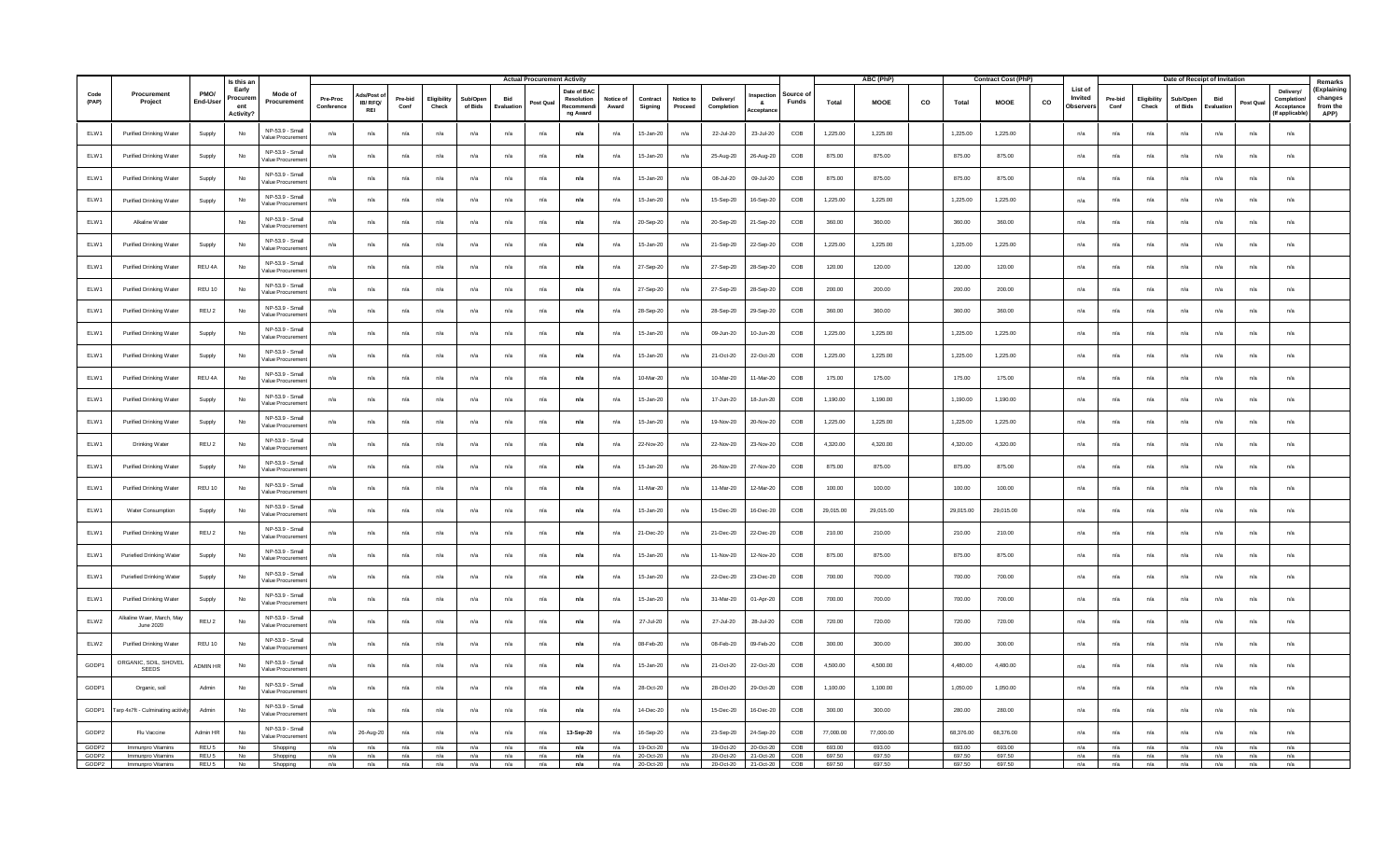|                        |                                                                  |                            | Is this ar                           |                                     |                        |                       |                 |                     |                     |                   | <b>Actual Procurement Activity</b> |                                                    |                    |                        |                      |                         |                        |                   |                    | ABC (PhP)          |    |                    | <b>Contract Cost (PhP</b> |    |                                 |                 |                      | Date of Receipt of Invitation |                  |            |                                                           | Remarks                                    |
|------------------------|------------------------------------------------------------------|----------------------------|--------------------------------------|-------------------------------------|------------------------|-----------------------|-----------------|---------------------|---------------------|-------------------|------------------------------------|----------------------------------------------------|--------------------|------------------------|----------------------|-------------------------|------------------------|-------------------|--------------------|--------------------|----|--------------------|---------------------------|----|---------------------------------|-----------------|----------------------|-------------------------------|------------------|------------|-----------------------------------------------------------|--------------------------------------------|
| Code<br>(PAP)          | Procurement<br>Project                                           | PMO/<br>End-User           | Early<br>Procuren<br>ent<br>Activity | Mode of<br>Procurement              | Pre-Proc<br>Conference | IB/RFQ/<br><b>REI</b> | Pre-bid<br>Conf | Eligibilit<br>Check | Sub/Oper<br>of Bids | Bid<br>Evaluation | Post Qual                          | Date of BAC<br>Resolution<br>Recommend<br>ng Award | Notice of<br>Award | Contract<br>Signing    | Notice to<br>Proceed | Delivery/<br>Completion | - 8.<br>cceptan        | Source o<br>Funds | Total              | <b>MOOE</b>        | co | Total              | <b>MOOE</b>               | co | List of<br>Invited<br>Observer: | Pre-bid<br>Conf | Eligibility<br>Check | Sub/Oper<br>of Bids           | Bid<br>Evaluatio | Post Qua   | <b>Delivery</b><br>Completio<br>Acceptance<br>If applicab | (Explaining<br>changes<br>from the<br>APP) |
| GODP2                  | Immunpro Vitamins                                                | REU <sub>6</sub>           | <b>No</b>                            | Shopping                            | n/a                    | n/a                   | n/a             | n/a                 | n/a                 | n/a               | n/a                                | n/a                                                | n/a                | 26-Oct-20              | n/a                  | 26-Oct-20               | 27-Oct-20              | COB               | 900.00             | 900.00             |    | 900.00             | 900.00                    |    | n/a                             | n/a             | n/a                  | n/a                           | n/a              | n/a        | n/a                                                       |                                            |
| GODP2                  | Immunpro Vitamins                                                | REU 4A                     | N <sub>0</sub>                       | Shopping                            | n/a                    | n/a                   | n/a             | n/a                 | n/a                 | n/a               | n/a                                | n/a                                                | n/a                | 10-Mar-20              | n/a                  | 10-Mar-20               | 11-Mar-20              | COB               | 800.00             | 800.00             |    | 800.00             | 800.00                    |    | n/a                             | n/a             | n/a                  | n/a                           | n/a              | n/a        | n/a                                                       |                                            |
| GODP2                  | Immunpro Vitamins                                                | admin                      | No                                   | Shopping                            | n/a                    | n/a                   | n/a             | n/a                 | n/a                 | n/a               | n/a                                | n/a                                                | n/a                | 10-Apr-20              | n/a                  | 10-Apr-20               | 11-Apr-20              | COB               | 17,270.00          | 17,270.00          |    | 17,270.00          | 17,270.00                 |    | n/a                             | n/a             | n/a                  | n/a                           | n/a              | n/a        | n/a                                                       |                                            |
| GODP2                  | Pneumonia Vaccine                                                | Admin                      | No                                   | NP-53.9 - Small<br>/alue Procuremen | n/a                    | 20-Oct-20             | n/a             | n/a                 | n/a                 | n/a               | n/a                                | 29-Oct-20                                          | n/a                | 06-Nov-20              | n/a                  | 23-Nov-20               | 24-Nov-20              | COB               | 308,000.00         | 308,000.00         |    | 206,700.00         | 206,700.00                |    | n/a                             | n/a             | n/a                  | n/a                           | n/a              | n/a        | n/a                                                       |                                            |
| GODP2                  | Anti Flu Vaccine                                                 | REU <sub>2</sub>           | No                                   | NP-53.9 - Smal<br>Value Procureme   | n/a                    | n/a                   | n/a             | n/a                 | n/a                 | n/a               | n/a                                | n/a                                                | n/a                | 24-Nov-20              | n/a                  | 24-Nov-20               | 25-Nov-20              | COB               | 1,500.00           | 1,500.00           |    | 1,500.00           | 1,500.00                  |    | n/a                             | n/a             | n/a                  | n/a                           | n/a              | n/a        | n/a                                                       |                                            |
| IS                     | PPE SUIT, SURGICAL<br>GLOVES.                                    | WCPRD                      | <b>No</b>                            | Shopping                            | n/a                    | n/a                   | n/a             | n/a                 | n/a                 | n/a               | n/a                                | n/a                                                | n/a                | 20-Oct-20              | n/a                  | 20-Oct-20               | 21-Oct-20              | COB               | 1.460.00           | 1.460.00           |    | 1.460.00           | 1.460.00                  |    | n/a                             | n/a             | n/a                  | n/a                           | n/a              | n/a        | n/a                                                       |                                            |
| MX5                    | Laundry_bedsheet,pillowcas<br>blacke t                           | Admin HF                   | No                                   | NP-53.9 - Smal<br>/alue Procureme   | n/a                    | n/a                   | n/a             | n/a                 | n/a                 | n/a               | n/a                                | n/a                                                | n/a                | 12-Oct-20              | n/a                  | 12-Oct-20               | 13-Oct-20              | COB               | 770.00             | 770.00             |    | 770.00             | 770.00                    |    | n/a                             | n/a             | n/a                  | n/a                           | n/a              | n/a        | n/a                                                       |                                            |
| MX6                    | Flowers for Alicia Borres<br>Retirement                          | Admin HP                   | No                                   | NP-53.9 - Small<br>Value Procuremen | n/a                    | n/a                   | n/a             | n/a                 | n/a                 | n/a               | n/a                                | n/a                                                | n/a                | 05-Aug-20              | n/a                  | 06-Aug-20               | 07-Aug-20              | COB               | 2,000.00           | 2,000.00           |    | 2,000.00           | 2,000.00                  |    | n/a                             | n/a             | n/a                  | n/a                           | n/a              | n/a        | n/a                                                       |                                            |
| MX6<br><b>OS</b>       | Bouquet - retired Aurora<br>Quilandrino                          | Admin HR                   | No<br><b>No</b>                      | NP-53.9 - Small<br>/alue Procuremer | n/a                    | n/a                   | n/a             | n/a                 | n/a                 | n/a               | n/a                                | n/a<br>n/a                                         | n/a                | 15-Sep-20              | n/a                  | 16-Sep-20               | 17-Sep-20<br>07-Feb-20 | COB<br>COB        | 2,000.00<br>411.00 | 2,000.00<br>411.00 |    | 2,000.00<br>411.00 | 2,000.00<br>411.00        |    | n/a                             | n/a             | n/a                  | n/a                           | n/a              | n/a        | n/a<br>n/a                                                |                                            |
|                        | Plastic Cover<br>Pressure Sprayer, Zonro                         | REU 4                      |                                      | Shopping                            | n/a                    | n/a                   | n/a             | n/a                 | n/a                 | n/a               | n/a                                |                                                    | n/a                | 06-Feb-20              | n/a                  | 06-Feb-20               |                        |                   |                    |                    |    |                    |                           |    | n/a                             | n/a             | n/a                  | n/a                           | n/a              | n/a        |                                                           |                                            |
| <b>OS</b><br>OS        | Bleach<br>Gloves                                                 | REU 4<br>Admin HI          | <b>No</b><br>No.                     | Shopping<br>Shopping                | n/a<br>n/a             | n/a<br>n/a            | n/a<br>n/a      | n/a<br>n/a          | n/a<br>n/a          | n/a<br>n/a        | n/a<br>n/a                         | n/a<br>n/a                                         | n/a<br>n/a         | 06-Feb-20<br>06-Jul-20 | n/a<br>n/a           | 06-Feb-20<br>06-Jul-20  | 07-Feb-20<br>07-Jul-20 | COB<br>COB        | 289.50<br>3,136.00 | 289.50<br>3.136.00 |    | 289.50<br>3.136.00 | 289.50<br>3.136.00        |    | n/a<br>n/a                      | n/a<br>n/a      | n/a<br>n/a           | n/a<br>n/a                    | n/a<br>n/a       | n/a<br>n/a | n/a<br>n/a                                                |                                            |
| OS                     | PVC Book wrapper, Dome<br>Liquid Hand Soap                       | REU 11                     | <b>No</b>                            | Shopping                            | n/a                    | n/a                   | n/a             | n/a                 | n/a                 | n/a               | n/a                                | n/a                                                | n/a                | 06-Feb-20              | n/a                  | 06-Feb-20               | 07-Feb-20              | COB               | 934.50             | 934.50             |    | 934.50             | 934.50                    |    | n/a                             | n/a             | n/a                  | n/a                           | n/a              | n/a        | n/a                                                       |                                            |
| OS                     | Disinfectant, Face Mask et                                       | <b>REU 13</b>              | No                                   | Shopping                            | n/a                    | n/a                   | n/a             | n/a                 | n/a                 | n/a               | n/a                                | n/a                                                | n/a                | 06-Feb-20              | n/a                  | 06-Feb-20               | 07-Feb-20              | COB               | 6,653.10           | 6,653.10           |    | 6,653.10           | 6,653.10                  |    | n/a                             | n/a             | n/a                  | n/a                           | n/a              | n/a        | n/a                                                       |                                            |
| <b>OS</b>              | Alcohol, Lysol, etc                                              | REU 11                     | <b>No</b>                            | Shopping                            | n/a                    | n/a                   | n/a             | n/a                 | n/a                 | n/a               | n/a                                | n/a                                                | n/a                | 06-Feb-20              | n/a                  | 06-Feb-20               | 07-Feb-20              | COB               | 12,970.00          | 12,970.00          |    | 12.970.00          | 12,970.00                 |    | n/a                             | n/a             | n/a                  | n/a                           | n/a              | n/a        | n/a                                                       |                                            |
| OS                     | Gloves                                                           | Admin HR                   | No                                   | Shopping                            | n/a                    | n/a                   | n/a             | n/a                 | n/a                 | n/a               | n/a                                | n/a                                                | n/a                | $06 -$ Jan-20          | n/a                  | 06-Jan-20               | $07 -$ lan-20          | COB               | 400.00             | 400.00             |    | 400.00             | 400.00                    |    | n/a                             | n/a             | n/a                  | n/a                           | n/a              | n/a        | n/a                                                       |                                            |
| GODP2                  | Immunpro Vitamins                                                | Admin HR                   | <b>No</b>                            | Shopping                            | n/a                    | n/a                   | n/a             | n/a                 | n/a                 | n/a               | n/a                                | n/a                                                | n/a                | 27-Jul-20              | n/a                  | 27-Jul-20               | 28-Jul-20              | COB               | 19,625.00          | 19,625.00          |    | 19,625.00          | 19,625.00                 |    | n/a                             | n/a             | n/a                  | n/a                           | n/a              | n/a        | n/a                                                       |                                            |
| OS                     | Farpaulin, for Ms. Alicia Borr<br>retirement                     | Admin HF                   | No                                   | NP-53.9 - Small<br>Value Procureme  | n/a                    | n/a                   | n/a             | n/a                 | n/a                 | n/a               | n/a                                | n/a                                                | n/a                | 05-Aug-20              | n/a                  | 06-Aug-20               | 07-Aug-20              | COB               | 500.00             | 500.00             |    | 500.00             | 500.00                    |    | n/a                             | n/a             | n/a                  | n/a                           | n/a              | n/a        | n/a                                                       |                                            |
| OS                     | Plastic #24                                                      | RFU <sub>4</sub>           | No                                   | Shopping                            | n/a                    | n/a                   | n/a             | n/a                 | n/a                 | n/a               | n/a                                | n/a                                                | n/a                | 04-Jun-20              | n/a                  | 05-Jun-20               | $06 - \frac{1}{2}$     | COB               | 400.00             | 400.00             |    | 400.00             | 400.00                    |    | n/a                             | n/a             | n/a                  | n/a                           | n/a              | n/a        | n/a                                                       |                                            |
| OS                     | Round Waste Garbage Bag                                          | REU 4                      | No                                   | Shopping                            | n/a                    | n/a                   | n/a             | n/a                 | n/a                 | n/a               | n/a                                | n/a                                                | n/a                | 04-Apr-20              | n/a                  | 05-Apr-20               | 06-Apr-20              | COB               | 3.426.50           | 3,426.50           |    | 3.426.50           | 3.426.50                  |    | n/a                             | n/a             | n/a                  | n/a                           | n/a              | n/a        | n/a                                                       |                                            |
| OS                     | acemask, Faceshield, Alcoho                                      | REU 4                      | No                                   | Shopping                            | n/a                    | n/a                   | n/a             | n/a                 | n/a                 | n/a               | n/a                                | n/a                                                | n/a                | 04-Jun-20              | n/a                  | 05-Jun-20               | 06-Jun-20              | COB               | 1.105.00           | 1,105.00           |    | 1.105.00           | 1.105.00                  |    | n/a                             | n/a             | n/a                  | n/a                           | n/a              | n/a        | n/a                                                       |                                            |
| <b>OS</b>              | Garbage Bag, XL<br>3 bxs. FACE MASK, 3 pack                      | REU <sub>2</sub>           | No                                   | Shopping                            | $n/a$                  | n/a                   | n/a             | n/a                 | n/a                 | n/a               | n/a                                | n/a                                                | n/a                | 05-Mar-20              | n/a                  | 06-Mar-20               | 07-Mar-20              | COB               | 797.50             | 797.50             |    | 797.50             | 797.50                    |    | n/a                             | n/a             | n/a                  | n/a                           | n/a              | n/a        | n/a                                                       |                                            |
| OS<br>OS               | Chlorine, 1 gallon, Alcohol, 1<br>no Footbhath<br>1 gal, Alcohol | REU <sub>3</sub><br>REU 10 | No<br><b>No</b>                      | Shopping<br>Shopping                | n/a<br>n/a             | n/a<br>n/a            | n/a<br>n/a      | n/a<br>n/a          | n/a<br>n/a          | n/a<br>n/a        | n/a<br>n/a                         | n/a<br>n/a                                         | n/a<br>n/a         | 25-Aug-20<br>25-Aug-20 | n/a<br>n/a           | 26-Aug-20<br>26-Aug-20  | 27-Aug-20<br>27-Aug-20 | COB<br>COB        | 3,390.00<br>529.65 | 3,390.00<br>529.65 |    | 3,390.00<br>529.65 | 3,390.00<br>529.65        |    | n/a<br>n/a                      | n/a<br>n/a      | n/a<br>n/a           | n/a<br>n/a                    | n/a<br>n/a       | n/a<br>n/a | n/a<br>n/a                                                |                                            |
| OS                     | 1 Tarpaulin                                                      | Admin HR                   | No                                   | NP-53.9 - Small<br>/alue Procureme  | n/a                    | n/a                   | n/a             | n/a                 | n/a                 | $n/a$             | n/a                                | n/a                                                | n/a                | 25-Aug-20              | n/a                  | 26-Aug-20               | 27-Aug-20              | COB               | 300.00             | 300.00             |    | 300.00             | 300.00                    |    | n/a                             | n/a             | n/a                  | n/a                           | n/a              | n/a        | n/a                                                       |                                            |
| OS                     | set Disinfecting Mat with T                                      | REU <sub>6</sub>           | <b>No</b>                            | Shopping                            | n/a                    | n/a                   | n/a             | n/a                 | n/a                 | n/a               | n/a                                | n/a                                                | n/a                | 25-Aug-20              | n/a                  | 26-Aug-20               | 27-Aug-20              | COB               | 900.00             | 900.00             |    | 900.00             | 900.00                    |    | n/a                             | n/a             | n/a                  | n/a                           | n/a              | n/a        | n/a                                                       |                                            |
| OS                     | Face Mask                                                        | REU <sub>6</sub>           | No                                   | Shopping                            | n/a                    | n/a                   | n/a             | n/a                 | n/a                 | n/a               | n/a                                | n/a                                                | n/a                | 24-Aug-20              | n/a                  | 25-Aug-20               | 26-Aug-20              | COB               | 2.490.00           | 2.490.00           |    | 2.490.00           | 2.490.00                  |    | n/a                             | n/a             | n/a                  | n/a                           | n/a              | n/a        | n/a                                                       |                                            |
| <b>OS</b>              | Disposable Mask                                                  | <b>REU 10</b>              | <b>No</b>                            | Shopping                            | n/a                    | n/a                   | n/a             | n/a                 | n/a                 | n/a               | n/a                                | n/a                                                | n/a                | 07-Feb-20              | n/a                  | 08-Feb-20               | 09-Feb-20              | COB               | 900.00             | 900.00             |    | 900.00             | 900.00                    |    | n/a                             | n/a             | n/a                  | n/a                           | n/a              | n/a        | n/a                                                       |                                            |
| OS                     | Vitamins                                                         | <b>REU 10</b>              | No                                   | Shopping                            | n/a                    | n/a                   | n/a             | n/a                 | n/a                 | n/a               | n/a                                | n/a                                                | n/a                | 07-Jan-20              | n/a                  | 08-Jan-20               | 09-Jan-20              | COB               | 706.50             | 706.50             |    | 706.50             | 706.50                    |    | n/a                             | n/a             | n/a                  | n/a                           | n/a              | n/a        | n/a                                                       |                                            |
| <b>OS</b>              | Diposable Mask, DIsposa<br>Gloves, Alcohol                       | REU <sub>1</sub>           | <b>No</b>                            | Shopping                            | n/a                    | n/a                   | n/a             | n/a                 | n/a                 | n/a               | n/a                                | n/a                                                | n/a                | 07-Aug-20              | n/a                  | 08-Aug-20               | 09-Aug-20              | COB               | 2,580.00           | 2,580.00           |    | 2.580.00           | 2,580.00                  |    | n/a                             | n/a             | n/a                  | n/a                           | n/a              | n/a        | n/a                                                       |                                            |
| OS<br>OS               | Alcohol, Face Shield<br>Hose                                     | REU <sub>6</sub><br>Admir  | No.<br>No                            | Shopping<br>Shopping                | n/a<br>n/a             | n/a<br>n/a            | n/a<br>n/a      | n/a<br>n/a          | n/a<br>n/a          | n/a<br>n/a        | n/a<br>n/a                         | n/a<br>n/a                                         | n/a<br>n/a         | 07-Aug-2<br>13-Sep-20  | n/a<br>n/a           | 08-Aug-20<br>14-Sep-20  | 09-Aug-20<br>15-Sep-20 | COB<br>COB        | 960.00<br>600.00   | 960.00<br>600.00   |    | 960.00<br>600.00   | 960.00<br>600.00          |    | n/a<br>n/a                      | n/a<br>n/a      | n/a<br>n/a           | n/a<br>n/a                    | n/a<br>n/a       | n/a<br>n/a | n/a<br>n/a                                                |                                            |
| OS                     | Face Shield                                                      | Suppl<br>REU <sub>3</sub>  | No                                   | Shopping                            | n/a                    | n/a                   | n/a             | n/a                 | n/a                 | n/a               | n/a                                | n/a                                                | n/a                | 14-Sep-20              | n/a                  | 15-Sep-20               | 16-Sep-20              | COB               | 225.00             | 225.00             |    | 225.00             | 225.00                    |    | n/a                             | n/a             | n/a                  | n/a                           | n/a              | n/a        | n/a                                                       |                                            |
| OS                     | Mr. Muscle & Lysol                                               | REU 3                      | <b>No</b>                            | Shopping                            | n/a                    | n/a                   | n/a             | n/a                 | n/a                 | n/a               | n/a                                | n/a                                                | n/a                | 14-Sep-20              | n/a                  | 15-Sep-20               | 16-Sep-20              | COB               | 574.50             | 574.50             |    | 574.50             | 574.50                    |    | n/a                             | n/a             | n/a                  | n/a                           | n/a              | n/a        | n/a                                                       |                                            |
| OS                     | Zonroy Bleach / Lysol                                            | <b>RELL3</b>               | <b>No</b>                            | Shopping                            | n/a                    | n/a                   | n/a             | n/a                 | n/a                 | n/a               | n/a                                | n/a                                                | n/a                | 14-Sep-20              | n/a                  | 15-Sep-20               | 16-Sep-20              | COB               | 458.50             | 458.50             |    | 458.50             | 458.50                    |    | n/a                             | n/a             | n/a                  | n/a                           | n/a              | n/a        | n/a                                                       |                                            |
| GODP2                  | Immunpro Vitamins                                                | REU <sub>1</sub>           | <b>No</b>                            | Shopping                            | n/a                    | n/a                   | n/a             | n/a                 | n/a                 | n/a               | n/a                                | n/a                                                | n/a                | 19-Sep-2               | n/a                  | 20-Sep-20               | 21-Sep-20              | COB               | 235.50             | 235.50             |    | 235.50             | 235.50                    |    | n/a                             | n/a             | n/a                  | n/a                           | n/a              | n/a        | n/a                                                       |                                            |
| OS                     | Alcohol, Face Mask                                               | REU 7                      | No                                   | Shopping                            | n/a                    | n/a                   | n/a             | n/a                 | n/a                 | n/a               | n/a                                | n/a                                                | n/a                | 19-Sep-20              | n/a                  | 20-Sep-20               | 21-Sep-20              | COB               | 3.026.00           | 3.026.00           |    | 3.026.00           | 3,026.00                  |    | n/a                             | n/a             | n/a                  | n/a                           | n/a              | n/a        | n/a                                                       |                                            |
| <b>OS</b><br><b>OS</b> | Signpen - Pilot V10                                              | OFD                        | <b>No</b><br>No                      | Shopping                            | n/a<br>n/a             | n/a<br>n/a            | n/a             | n/a                 | n/a<br>n/a          | n/a               | n/a<br>n/a                         | n/a<br>n/a                                         | n/a                | 27-Sep-20<br>26-Sep-20 | n/a<br>n/a           | 28-Sep-20<br>27-Sep-20  | 29-Sep-20<br>28-Sep-20 | COB<br>COB        | 74.00<br>2,850.00  | 74.00<br>2,850.00  |    | 74.00<br>2,850.00  | 74.00<br>2,850.00         |    | n/a                             | n/a<br>n/a      | n/a<br>n/a           | n/a<br>n/a                    | n/a<br>n/a       | n/a<br>n/a | n/a                                                       |                                            |
| OS                     | Liquid Handsoap<br><b>Disinfecting Solution</b>                  | REU 10<br><b>REU 10</b>    | No.                                  | Shopping<br>Shopping                | n/a                    | n/a                   | n/a<br>n/a      | n/a<br>n/a          | n/a                 | n/a<br>n/a        | n/a                                | n/a                                                | n/a<br>n/a         | 27-Sep-20              | n/a                  | 28-Sep-20               | 29-Sep-20              | COB               | 3.400.00           | 3.400.00           |    | 3.400.00           | 3.400.00                  |    | n/a<br>n/a                      | n/a             | n/a                  | n/a                           | n/a              | n/a        | n/a<br>n/a                                                |                                            |
| OS                     | Laminating sheet                                                 | Admin                      | <b>No</b>                            | Shopping                            | n/a                    | n/a                   | n/a             | n/a                 | n/a                 | n/a               | n/a                                | n/a                                                | n/a                | 08-Jul-20              | n/a                  | 09-Jul-20               | 10-Jul-20              | COB               | 304.75             | 304.75             |    | 304.75             | 304.75                    |    | n/a                             | n/a             | n/a                  | n/a                           | n/a              | n/a        | n/a                                                       |                                            |
| <b>OS</b>              | Alcohol. Ethyl                                                   | Supph<br>Supply            | <b>No</b>                            | Shopping                            | $n/a$                  | n/a                   | n/a             | n/a                 | n/a                 | n/a               | n/a                                | n/a                                                | n/a                | 12-Oct-20              | n/a                  | 13-Oct-20               | 14-Oct-20              | COB               | 13.074.00          | 13.074.00          |    | 13.074.00          | 13.074.00                 |    | n/a                             | n/a             | n/a                  | n/a                           | n/a              | n/a        | n/a                                                       |                                            |
| <b>OS</b>              | Alcohol                                                          | REU Car                    | <b>No</b>                            | Shopping                            | n/a                    | n/a                   | n/a             | n/a                 | n/a                 | n/a               | n/a                                | n/a                                                | n/a                | 18-Oct-20              | n/a                  | 19-Oct-20               | 20-Oct-20              | COB               | 750.00             | 750.00             |    | 750.00             | 750.00                    |    | n/a                             | n/a             | n/a                  | n/a                           | n/a              | n/a        | n/a                                                       |                                            |
| OS                     | Disposable Face Mask                                             | REU Car                    | No                                   | Shopping                            | n/a                    | n/a                   | n/a             | n/a                 | n/a                 | n/a               | n/a                                | n/a                                                | n/a                | 18-Oct-20              | n/a                  | 19-Oct-20               | 20-Oct-20              | COB               | 350.00             | 350.00             |    | 350.00             | 350.00                    |    | n/a                             | n/a             | n/a                  | n/a                           | n/a              | n/a        | n/a                                                       |                                            |
| <b>OS</b>              | Disinfectant Spray, Lysol                                        | REU Car                    | <b>No</b>                            | Shopping                            | n/a                    | n/a                   | n/a             | n/a                 | n/a                 | n/a               | n/a                                | n/a                                                | n/a                | 18-Oct-20              | n/a                  | 19-Oct-20               | 20-Oct-20              | COB               | 231.00             | 231.00             |    | 231.00             | 231.00                    |    | n/a                             | n/a             | n/a                  | n/a                           | n/a              | n/a        | n/a                                                       |                                            |
| OS                     | BROTHER FAX 878 PC 402                                           | Coa                        | <b>No</b>                            | Shopping                            | n/a                    | n/a                   | n/a             | n/a                 | n/a                 | n/a               | n/a                                | n/a                                                | n/a                | 19-Oct-20              | n/a                  | 20-Oct-20               | 21-Oct-20              | COB               | 380.00             | 380.00             |    | 380.00             | 380.00                    |    | n/a                             | n/a             | n/a                  | n/a                           | n/a              | n/a        | n/a                                                       |                                            |
| OS                     | oner& drum for Fuxi Xerox Dp<br><b>M455df</b>                    | WCPRD                      | No                                   | Shopping                            | n/a                    | 12-Oct-20             | n/a             | n/a                 | n/a                 | n/a               | n/a                                | 22-Oct-20                                          | n/a                | 27-Oct-20              | n/a                  | 10-Apr-20               | 11-Apr-20              | COB               | 80,000.00          | 80,000.00          |    | 50,980.00          | 50,980.00                 |    | n/a                             | n/a             | n/a                  | n/a                           | n/a              | n/a        | n/a                                                       |                                            |
| os<br>os               | Tarpaulin 6x4 - Family Day                                       | Admin                      | No<br>No                             | NP-53.9 - Small<br>alue Procureme   | n/a<br>n/a             | n/a                   | n/a             | n/a                 | n/a<br>n/a          | n/a<br>n/a        | n/a<br>n/a                         | n/a<br>n/a                                         | n/a<br>n/a         | 09-Sep-20<br>09-Nov-20 | n/a<br>n/a           | 10-Sep-20<br>10-Nov-20  | 11-Sep-20<br>11-Nov-20 | COB<br>COB        | 300.00<br>1,360.00 | 300.00<br>1,360.00 |    | 300.00<br>1,360.00 | 300.00<br>1,360.00        |    | n/a<br>n/a                      | n/a<br>n/a      | n/a<br>n/a           | n/a<br>n/a                    | n/a<br>n/a       | n/a<br>n/a | n/a                                                       |                                            |
| <b>OS</b>              | Shiny Self Inking Stamp<br><b>Baction Hand Sanitizer</b>         | records<br>admin           | <b>No</b>                            | Shopping<br>Shopping                | n/a                    | n/a<br>n/a            | n/a<br>n/a      | n/a<br>n/a          | n/a                 | n/a               | n/a                                | n/a                                                | n/a                | 14-Nov-20              | n/a                  | 15-Nov-20               | 16-Nov-20              | COB               | 16,000.00          | 16,000.00          |    | 16,000.00          | 16,000.00                 |    | n/a                             | n/a             | n/a                  | n/a                           | n/a              | n/a        | n/a<br>n/a                                                |                                            |
| <b>OS</b>              | Signpen-Pilot V10 Grip                                           | ADmin                      | <b>No</b>                            | Shopping                            | n/a                    | n/a                   | n/a             | n/a                 | n/a                 | n/a               | n/a                                | n/a                                                | n/a                | 15-Nov-20              | n/a                  | 16-Nov-20               | 17-Nov-20              | COB               | 444.00             | 444.00             |    | 444.00             | 444.00                    |    | n/a                             | n/a             | n/a                  | n/a                           | n/a              | n/a        | n/a                                                       |                                            |
| <b>OS</b>              | Photocopy a3 size                                                | Bldg                       | <b>No</b>                            | Shopping                            | n/a                    | n/a                   | n/a             | n/a                 | n/a                 | n/a               | n/a                                | n/a                                                | n/a                | 17-Nov-20              | n/a                  | 18-Nov-20               | 19-Nov-20              | COB               | 900.00             | 900.00             |    | 900.00             | 900.00                    |    | n/a                             | n/a             | n/a                  | n/a                           | n/a              | n/a        | n/a                                                       |                                            |
| os                     | Various COVID 19                                                 | REU 3                      | No                                   | Shopping                            | n/a                    | n/a                   | $n/a$           | $n/a$               | n/a                 | n/a               | n/a                                | n/a                                                | n/a                | 23-Nov-20              | n/a                  | 24-Nov-20               | 25-Nov-20              | COB               | 2,130.25           | 2,130.25           |    | 2,130.25           | 2,130.25                  |    | n/a                             | n/a             | n/a                  | n/a                           | n/a              | n/a        |                                                           |                                            |
|                        | PREVENTION                                                       |                            |                                      |                                     |                        |                       |                 |                     |                     |                   |                                    |                                                    |                    |                        |                      |                         |                        |                   |                    |                    |    |                    |                           |    |                                 |                 |                      |                               |                  |            |                                                           |                                            |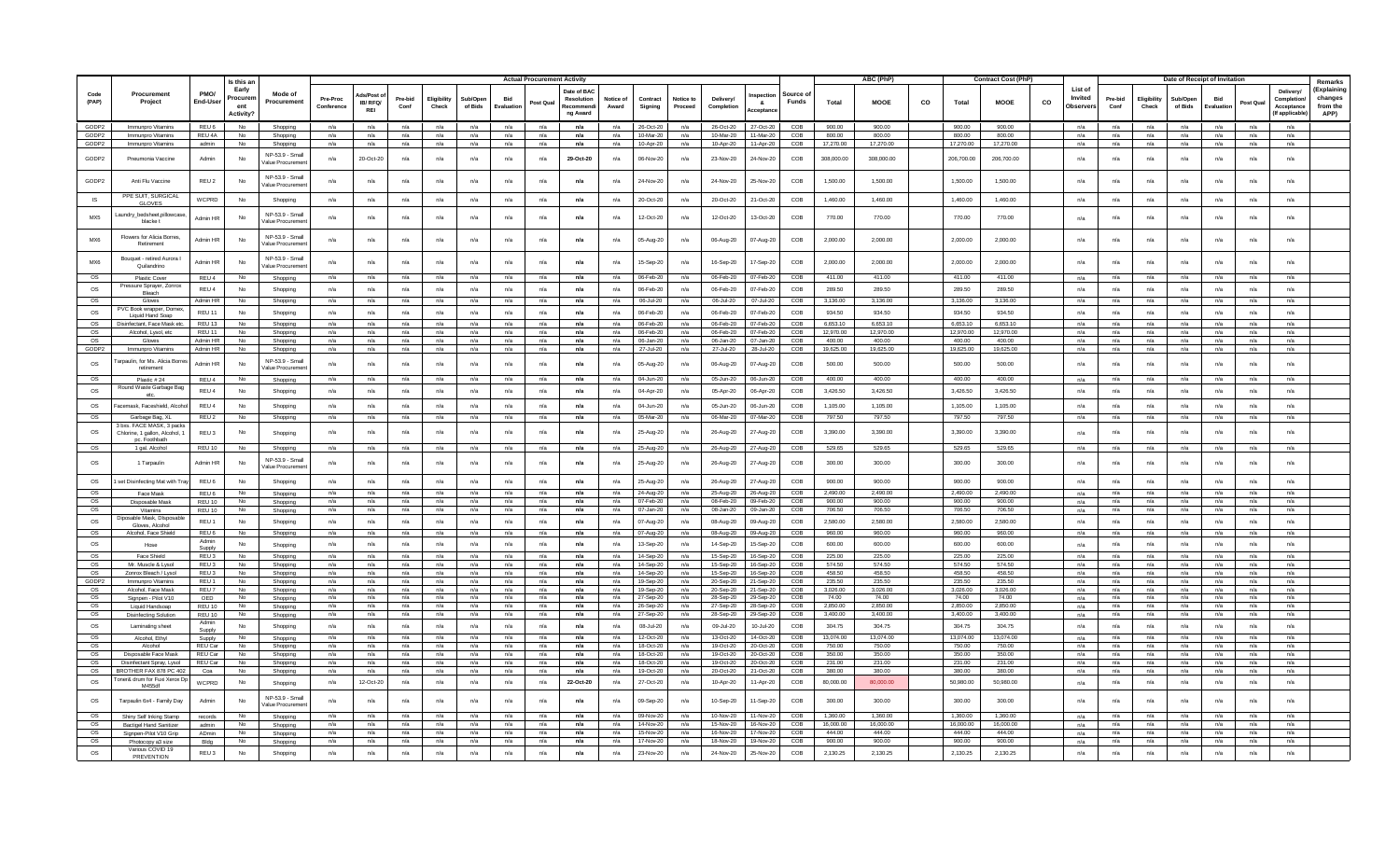|                                    |                                                                          |                                    | Is this a                          |                                                                                                  |                        |                           |                 |                     |                     |                   | <b>Actual Procurement Activity</b> |                                                                 |                   |                        |                      |                         |                        |                 |                        | ABC (PhP)              |    |                       | <b>Contract Cost (PhP)</b> |    |                                        |                 |                      | Date of Receipt of Invitation |                  |            |                                                       | Remarks                                    |
|------------------------------------|--------------------------------------------------------------------------|------------------------------------|------------------------------------|--------------------------------------------------------------------------------------------------|------------------------|---------------------------|-----------------|---------------------|---------------------|-------------------|------------------------------------|-----------------------------------------------------------------|-------------------|------------------------|----------------------|-------------------------|------------------------|-----------------|------------------------|------------------------|----|-----------------------|----------------------------|----|----------------------------------------|-----------------|----------------------|-------------------------------|------------------|------------|-------------------------------------------------------|--------------------------------------------|
| Code<br>(PAP)                      | Procurement<br>Project                                                   | PMO/<br>End-User                   | Early<br>ocurer<br>ent<br>Activitv | Mode of<br>Procurement                                                                           | Pre-Proc<br>Conference | de/Poet<br>IB/RFQ/<br>REI | Pre-bid<br>Conf | Eligibilit<br>Check | Sub/Oper<br>of Bids | Bid<br>Evaluation | Post Qua                           | Date of BA<br><b>Resolution</b><br><b>Recomment</b><br>ng Award | Notice o<br>Award | Contract<br>Sianina    | Notice to<br>Proceed | Delivery/<br>Completion | - 8.<br>cepta          | Source<br>Funds | <b>Total</b>           | <b>MOOE</b>            | co | Total                 | <b>MOOE</b>                | co | List of<br>Invited<br><b>Observers</b> | Pre-bid<br>Conf | Eligibility<br>Check | Sub/Oper<br>of Bids           | Bid<br>Evaluatio | Post Qua   | Delivery/<br>Completio<br>Acceptance<br>(If applicabl | (Explaining<br>changes<br>from the<br>APP) |
| OS                                 | Various COVID 19<br>PREVENTION                                           | REU <sub>3</sub>                   | <b>No</b>                          | Shopping                                                                                         | n/a                    | n/a                       | n/a             | n/a                 | n/a                 | n/a               | n/a                                | n/a                                                             | n/a               | 23-Nov-2               | n/a                  | 24-Nov-20               | 25-Nov-20              | COB             | 1.569.00               | 1.569.00               |    | 1.569.00              | 1.569.00                   |    | n/a                                    | n/a             | n/a                  | n/a                           | n/a              | n/a        | n/a                                                   |                                            |
| OS                                 | Alcohol, Casino                                                          | REU 10                             | No                                 | Shopping                                                                                         | n/a                    | n/a                       | n/a             | n/a                 | n/a                 | n/a               | n/a                                | n/a                                                             | n/a               | 23-Nov-20              | n/a                  | 24-Nov-20               | 25-Nov-20              | COB             | 520.00                 | 520.00                 |    | 520.00                | 520.00                     |    | n/a                                    | n/a             | n/a                  | n/a                           | n/a              | n/a        | n/a                                                   |                                            |
| OS                                 | Face Mask, KN95                                                          | <b>REU 10</b>                      | N <sub>0</sub>                     | Shopping                                                                                         | n/a                    | n/a                       | n/a             | n/a                 | n/a                 | n/a               | n/a                                | n/a                                                             | n/a               | 23-Nov-20              | n/a                  | 24-Nov-20               | 25-Nov-20              | COB             | 2,250.00               | 2,250.00               |    | 2,250.00              | 2,250.00                   |    | n/a                                    | n/a             | n/a                  | n/a                           | n/a              | n/a        | n/a                                                   |                                            |
| OS                                 | Tarp 4x11 - VAW 2020                                                     | PPSMD                              | <b>No</b>                          | NP-53.9 - Small<br>/alue Procureme                                                               | n/a                    | n/a                       | n/a             | n/a                 | n/a                 | n/a               | n/a                                | n/a                                                             | n/a               | 23-Nov-20              | n/a                  | 24-Nov-20               | 25-Nov-20              | COB             | 640.00                 | 640.00                 |    | 640.00                | 640.00                     |    | n/a                                    | n/a             | n/a                  | n/a                           | n/a              | n/a        | n/a                                                   |                                            |
| os                                 | Face Mask, Face Shield<br>Alcohol                                        | REU Ca                             | No                                 | Shopping                                                                                         | n/a                    | n/a                       | n/a             | n/a                 | n/a                 | n/a               | n/a                                | n/a                                                             | n/a               | 20-Dec-20              | n/a                  | 21-Dec-20               | 22-Dec-20              | COB             | 1,040.00               | 1,040.00               |    | 1,040.00              | 1,040.00                   |    | n/a                                    | n/a             | n/a                  | n/a                           | n/a              | n/a        | n/a                                                   |                                            |
| OSIT                               | HP Toner, CE278A Black                                                   | Admi<br>Suppl                      | No                                 | Shopping                                                                                         | n/a                    | n/a                       | n/a             | n/a                 | n/a                 | n/a               | n/a                                | n/a                                                             | n/a               | 26-Jul-20              | n/a                  | 27-Jul-20               | 28-Jul-20              | COB             | 8.940.00               | 8.940.00               |    | 8.940.00              | 8.940.00                   |    | n/a                                    | n/a             | n/a                  | n/a                           | n/a              | n/a        | n/a                                                   |                                            |
| OSIT                               | Toner HP CE285A, Black                                                   | Admin<br>Supph                     | No                                 | Shopping                                                                                         | n/a                    | n/a                       | n/a             | n/a                 | n/a                 | n/a               | n/a                                | n/a                                                             | n/a               | 23-Aug-20              | n/a                  | 24-Aug-20               | 25-Aug-20              | COB             | 6,500.00               | 6,500.00               |    | 6,500.00              | 6,500.00                   |    | n/a                                    | n/a             | n/a                  | n/a                           | n/a              | n/a        | n/a                                                   |                                            |
| OSIT                               | HP Toner, CE278A Black                                                   | Admin                              | No                                 | Shopping                                                                                         | n/a                    | n/a                       | n/a             | n/a                 | n/a                 | n/a               | n/a                                | n/a                                                             | n/a               | 24-Aug-20              | n/a                  | 25-Aug-20               | 26-Aug-20              | COB             | 3,850.00               | 3,850.00               |    | 3,850.00              | 3,850.00                   |    | n/a                                    | n/a             | n/a                  | n/a                           | n/a              | n/a        | n/a                                                   |                                            |
| OSIT                               | HP Ink Cartridge                                                         | REU 12                             | <b>No</b>                          | Shopping                                                                                         | n/a                    | n/a                       | n/a             | n/a                 | n/a                 | n/a               | n/a                                | n/a                                                             | n/a               | 07-Aug-20              | n/a                  | 08-Aug-20               | 09-Aug-20              | COB             | 1.900.00               | 1.900.00               |    | 1,900.00              | 1.900.00                   |    | n/a                                    | n/a             | n/a                  | n/a                           | n/a              | n/a        | n/a                                                   |                                            |
| OSIT                               | Consumables 4QRT                                                         | Admir                              | No                                 | -53.5 Agency<br>Agency                                                                           | n/a                    | n/a                       | n/a             | n/a                 | n/a                 | n/a               | n/a                                | n/a                                                             | n/a               | 23-Sep-20              | n/a                  | 28-Sep-20               | 29-Sep-2               | COB             | 190,000.00             | 190,000.00             |    | 182,550.00            | 182,550.00                 |    | n/a                                    | n/a             | n/a                  | n/a                           | n/a              | n/a        | n/a                                                   |                                            |
| OSIT                               | HP 680, Balck & Tri-Colo                                                 | REU 10                             | No.                                | Shopping                                                                                         | n/a                    | n/a                       | n/a             | n/a                 | n/a                 | n/a               | n/a                                | n/a                                                             | n/a               | 24-Sep-2               | n/a                  | 27-Sep-20               | 28-Sep-20              | COB             | 5,400.00               | 5,400.00               |    | 5,400.00              | 5,400.00                   |    | n/a                                    | n/a             | n/a                  | n/a                           | n/a              | n/a        | n/a                                                   |                                            |
| OSIT                               | Toner Cart, CF403A, CF402/                                               | Supply                             | No                                 | Shopping                                                                                         | n/a                    | n/a                       | n/a             | n/a                 | n/a                 | n/a               | n/a                                | n/a                                                             | n/a               | 08-Oct-20              | n/a                  | 13-Oct-20               | 14-Oct-20              | COB             | 50,000.00              | 50,000,00              |    | 48.252.96             | 48.252.96                  |    | n/a                                    | n/a             | n/a                  | n/a                           | n/a              | n/a        | n/a                                                   |                                            |
| OSIT                               | OKI PRINTER ES5162Dnw                                                    |                                    | <b>No</b>                          | Shopping                                                                                         | n/a                    | n/a                       | n/a             | n/a                 | n/a                 | n/a               | n/a                                | n/a                                                             | n/a               | 24-Nov-2               | n/a                  | 25-Nov-20               | 26-Nov-20              | COB             | 15,000.00              | 15,000.00              |    | 13,000.00             | 13.000.00                  |    | n/a                                    | n/a             | n/a                  | n/a                           | n/a              | n/a        | n/a                                                   |                                            |
| OSIT                               | Duplo Consumables                                                        | Records                            | No                                 | Shopping                                                                                         | n/a                    | n/a                       | n/a             | n/a                 | n/a                 | n/a               | n/a                                | n/a                                                             | n/a               | 19-Dec-2               | n/a                  | 20-Dec-20               | 21-Dec-20              | COB             | 8,000.00               | 8,000.0                |    | 7,407.00              | 7,407.00                   |    | n/a                                    | n/a             | n/a                  | n/a                           | n/a              | n/a        | n/a                                                   |                                            |
| OSIT<br>OSIT                       | Duplo COnsumables                                                        | Supply                             | <b>No</b><br><b>No</b>             | Shopping<br>P-53.5 Agency-t                                                                      | n/a<br>n/a             | n/a                       | n/a             | n/a                 | n/a                 | n/a<br>n/a        | n/a<br>n/a                         | n/a<br>n/a                                                      | n/a               | 20-Dec-2               | n/a                  | 21-Dec-20<br>21-Dec-20  | 22-Dec-20<br>22-Dec-20 | COB<br>COB      | 8.000.00<br>174,050,00 | 8.000.00<br>174,050.00 |    | 7.407.00<br>36.007.69 | 7.407.00<br>36.007.69      |    | n/a                                    | n/a             | n/a                  | n/a                           | n/a              | n/a        | n/a<br>n/a                                            |                                            |
|                                    | 4TH Quarter Supplies<br>Canon Lasershot LBP2000                          | Supply                             |                                    | Agency                                                                                           |                        | n/a                       | n/a             | n/a                 | n/a                 |                   |                                    |                                                                 | n/a               | 14-Dec-20              | n/a                  |                         |                        |                 |                        |                        |    |                       |                            |    | n/a                                    | n/a             | n/a                  | n/a                           | n/a              | n/a        |                                                       |                                            |
| OSIT                               | Toner cartridge in                                                       | Finance                            | No                                 | Shopping                                                                                         | n/a                    | n/a                       | n/a             | n/a                 | n/a                 | n/a               | n/a                                | n/a                                                             | n/a               | 26-Mar-20              | n/a                  | 31-Mar-20               | 01-Apr-20              | COB             | 12,000.00              | 12,000.00              |    | 11,500.00             | 11.500.00                  |    | n/a                                    | n/a             | n/a                  | n/a                           | n/a              | n/a        | n/a                                                   |                                            |
| OS                                 | Bondpaper, A4 70gsm                                                      | Supply                             | No                                 | P-53.5 Agency-t<br>Agency                                                                        | n/a                    | n/a                       | n/a             | n/a                 | n/a                 | n/a               | n/a                                | n/a                                                             | n/a               | 24-Mar-20              | n/a                  | 31-Mar-20               | 01-Apr-20              | COB             | 63,000.00              | 63,000.00              |    | 61,100.00             | 61.100.00                  |    | n/a                                    | n/a             | n/a                  | n/a                           | n/a              | n/a        | n/a                                                   |                                            |
| PDL <sub>1</sub>                   | ublication of Board Resolutio<br>No. 20-04-08                            | PPSMD                              | No                                 | IP-53.6 Scientifi<br>Scholarly, Artisti<br>Work, Exclusive<br>Technology and<br>Media Services   | n/a                    | n/a                       | n/a             | n/a                 | n/a                 | n/a               | n/a                                | n/a                                                             | n/a               | 07-Aug-20              | n/a                  | 08-Aug-20               | 09-Aug-20              | COB             | 23,000.00              | 23,000.00              |    | 22,982.40             | 22,982.40                  |    | n/a                                    | n/a             | n/a                  | n/a                           | n/a              | n/a        | n/a                                                   |                                            |
| PDL <sub>1</sub>                   | Publishing - Board RESO 20-<br>$07 - 12$                                 | PPSMD                              | No                                 | VP-53.6 Scientific<br>Scholarly, Artistic<br>Work, Exclusive<br>Technology and<br>Media Services | n/a                    | n/a                       | n/a             | n/a                 | n/a                 | n/a               | n/a                                | n/a                                                             | n/a               | 20-Sep-20              | n/a                  | 21-Sep-20               | 22-Sep-20              | COB             | 48,000.00              | 48,000.00              |    | 47,040.00             | 47,040.00                  |    | n/a                                    | n/a             | n/a                  | n/a                           | n/a              | n/a        | n/a                                                   |                                            |
| PDL1                               | Publication Board Reso no 20<br>03-07                                    | PPSMD                              | No                                 | NP-53.6 Scientific<br>Scholarly, Artistic<br>Work, Exclusive<br>Technology and<br>Media Services | n/a                    | n/a                       | n/a             | n/a                 | n/a                 | n/a               | n/a                                | n/a                                                             | n/a               | 20-Oct-20              | n/a                  | 21-Oct-20               | 22-Oct-20              | COB             | 13,000.00              | 13,000.00              |    | 12,096.00             | 12,096.00                  |    | n/a                                    | n/a             | n/a                  | n/a                           | n/a              | n/a        | n/a                                                   |                                            |
| PDL <sub>1</sub>                   | Publishing - ECC Board RESO<br>$20-07-13$                                | PPSMD                              | No                                 | NP-53.6 Scientific<br>Scholarly, Artistic<br>Work, Exclusive<br>Technology and<br>Media Services | n/a                    | n/a                       | n/a             | n/a                 | n/a                 | n/a               | n/a                                | n/a                                                             | n/a               | 09-May-20              | n/a                  | 10-May-20               | 11-May-20              | COB             | 24,000.00              | 24,000.00              |    | 23,400.00             | 23,400.00                  |    | n/a                                    | n/a             | n/a                  | n/a                           | n/a              | n/a        | n/a                                                   |                                            |
| PR <sub>2</sub>                    | heel Chair with Commode<br>Ms. Lina Edem                                 | WCPRD                              | No                                 | NP-53.9 - Small<br>/alue Procuremen                                                              | n/a                    | n/a                       | n/a             | n/a                 | n/a                 | n/a               | n/a                                | n/a                                                             | n/a               | 07-Feb-20              | n/a                  | 27-Jul-20               | 28-Jul-20              | COB             | 5,000.00               | 5,000.00               |    | 4,200.00              | 4,200.00                   |    | n/a                                    | n/a             | n/a                  | n/a                           | n/a              | n/a        | n/a                                                   |                                            |
| PR <sub>2</sub>                    | Assistive Device - Jessa<br>Tagalog                                      | WCPRD                              | No                                 | NP-53.9 - Small<br>Value Procuremer                                                              | n/a                    | n/a                       | n/a             | n/a                 | n/a                 | n/a               | n/a                                | n/a                                                             | n/a               | 21-Sep-20              | n/a                  | 15-Nov-20               | 16-Nov-20              | COB             | 15,000.00              | 15,000.00              |    | 10.000.00             | 10.000.00                  |    | n/a                                    | n/a             | n/a                  | n/a                           | n/a              | n/a        | n/a                                                   |                                            |
| <b>RM10</b>                        | <b>Cleaning Services</b>                                                 | REU 3                              | No                                 | NP-53.9 - Small<br>Value Procuremer                                                              | n/a                    | n/a                       | $n/a$           | n/a                 | $n/a$               | $n/a$             | n/a                                | n/a                                                             | n/a               | 17-Sep-20              | n/a                  | 20-Sep-20               | 21-Sep-20              | COB             | 300.00                 | 300.00                 |    | 300.00                | 300.00                     |    | n/a                                    | n/a             | n/a                  | n/a                           | $n/a$            | n/a        | $n/a$                                                 |                                            |
| RM3                                | Disinfecting and sanitizing o<br>ECC Bldg (Anti-Covid<br><b>Measures</b> | Admin Bldg                         | No                                 | NP-53.9 - Small<br>/alue Procuremer                                                              | n/a                    | n/a                       | n/a             | n/a                 | n/a                 | n/a               | n/a                                | n/a                                                             | n/a               | 12-Jul-20              | n/a                  | 12-Jul-20               | 13-Jul-20              | COB             | 28,000.00              | 28,000.00              |    | 28,000.00             | 28,000.00                  |    | n/a                                    | n/a             | n/a                  | n/a                           | n/a              | n/a        | n/a                                                   |                                            |
| RM3                                | Disinfecting and sanitizing o<br>ECC Bldg (Anti-Covid<br>Measures        | Admin Bldg                         | No                                 | NP-53.9 - Small<br>/alue Procureme                                                               | n/a                    | n/a                       | n/a             | n/a                 | n/a                 | n/a               | n/a                                | n/a                                                             | n/a               | 13-Jul-20              | n/a                  | 13-Jul-20               | 14-Jul-20              | COB             | 27,000.00              | 27,000.00              |    | 27,000.00             | 27,000.00                  |    | n/a                                    | n/a             | n/a                  | n/a                           | n/a              | n/a        | $n/a$                                                 |                                            |
| RM <sub>6</sub>                    | Dining Light Fixture                                                     | Admin Bldg                         | No                                 | Shopping                                                                                         | n/a                    | n/a                       | n/a             | n/a                 | n/a                 | n/a               | n/a                                | n/a                                                             | n/a               | $30 - 11 - 20$         | n/a                  | 13-Sep-20               | 14-Sep-20              | COB             | 13,000.00              | 13,000.00              |    | 12,900.00             | 12,900.00                  |    | n/a                                    | n/a             | n/a                  | n/a                           | n/a              | n/a        | n/a                                                   |                                            |
| RM <sub>6</sub><br>RM <sub>6</sub> | Nails, steel matting<br>GI Wire #18                                      | <b>ADMIN HR</b><br><b>ADMIN HR</b> | No<br>N <sub>0</sub>               | Shopping<br>Shopping                                                                             | n/a<br>n/a             | n/a<br>n/a                | n/a<br>n/a      | n/a<br>n/a          | n/a<br>n/a          | n/a<br>n/a        | n/a<br>n/a                         | n/a<br>n/a                                                      | n/a<br>n/a        | 18-Oct-20<br>18-Oct-20 | n/a<br>n/a           | 21-Oct-20<br>21-Oct-20  | 22-Oct-20<br>22-Oct-20 | COB<br>COB      | 4,000.00<br>420.00     | 4,000.00<br>420.00     |    | 3,880.00<br>420.00    | 3,880.00<br>420.00         |    | n/a<br>n/a                             | n/a<br>n/a      | n/a<br>n/a           | n/a<br>n/a                    | n/a<br>n/a       | n/a<br>n/a | n/a<br>n/a                                            |                                            |
| RM <sub>6</sub>                    | Naill, G wire                                                            | Admin                              | N <sub>0</sub>                     | Shopping                                                                                         | n/a                    | n/a                       | n/a             | n/a                 | n/a                 | n/a               | n/a                                | n/a                                                             | n/a               | 25-Oct-20              | n/a                  | 28-Oct-20               | 29-Oct-20              | COB             | 210.00                 | 210.00                 |    | 210.00                | 210.00                     |    | n/a                                    | n/a             | n/a                  | n/a                           | n/a              | n/a        | n/a                                                   |                                            |
| RM <sub>6</sub>                    | Various Electrical Supplie                                               | Bldg                               | <b>No</b>                          | Shopping                                                                                         | n/a                    | n/a                       | n/a             | n/a                 | n/a                 | n/a               | n/a                                | n/a                                                             | n/a               | 21-Nov-20              | n/a                  | 24-Nov-20               | 25-Nov-20              | COB             | 10,340.00              | 10,340.00              |    | 4.851.00              | 4,851.00                   |    | n/a                                    | n/a             | n/a                  | n/a                           | n/a              | n/a        | n/a                                                   |                                            |
| RM6                                | ED Premier Bulb & Trash                                                  | REU <sub>3</sub>                   | <b>No</b>                          | Shopping                                                                                         | n/a                    | n/a                       | n/a             | n/a                 | n/a                 | n/a               | n/a                                | n/a                                                             | n/a               | 21-Nov-2               | n/a                  | 24-Nov-20               | 25-Nov-20              | COB             | 364.75                 | 364.75                 |    | 364.75                | 364.75                     |    | n/a                                    | n/a             | n/a                  | n/a                           | n/a              | n/a        | n/a                                                   |                                            |
| RM <sub>6</sub>                    | Mini Breake                                                              | <b>IPAD</b>                        | <b>No</b>                          | Shopping                                                                                         | n/a                    | n/a                       | n/a             | n/a                 | n/a                 | n/a               | n/a                                | n/a                                                             | n/a               | 08-Mar-2               | n/a                  | 11-Mar-20               | 12-Mar-20              | COB             | 999.50                 | 999.50                 |    | 999.50                | 999.50                     |    | n/a                                    | n/a             | n/a                  | n/a                           | n/a              | n/a        | n/a                                                   |                                            |
| RM <sub>6</sub>                    | Plank Board Shelf, L Shelf<br>Braker                                     | IPAD                               | No                                 | NP-53.9 - Small<br>/alue Procuremer                                                              | n/a                    | n/a                       | n/a             | n/a                 | n/a                 | n/a               | n/a                                | n/a                                                             | n/a               | 08-Mar-20              | n/a                  | 11-Mar-20               | 12-Mar-2               | COB             | 1,284.30               | 1,284.30               |    | 1,284.30              | 1,284.30                   |    | n/a                                    | n/a             | n/a                  | n/a                           | n/a              | n/a        | n/a                                                   |                                            |
| RMIT                               | APC, Trendsonic & Labor<br>Charge                                        | REU <sub>5</sub>                   | <b>No</b>                          | NP-53.9 - Smal<br>/alue Procureme                                                                | n/a                    | n/a                       | n/a             | n/a                 | n/a                 | n/a               | n/a                                | n/a                                                             | n/a               | 17-Dec-20              | n/a                  | 20-Dec-20               | 21-Dec-20              | COB             | 4,606.00               | 4,606.00               |    | 4.606.00              | 4,606.00                   |    | n/a                                    | n/a             | n/a                  | n/a                           | n/a              | n/a        | n/a                                                   |                                            |
| <b>RMMV</b>                        | Labor: Perform 210, 194 km<br>Pre-maintenance service                    | Admin<br>Supply                    | No                                 | NP-53.9 - Small<br>Value Procuremer                                                              | n/a                    | $n/a$                     | n/a             | n/a                 | $n/a$               | $n/a$             | n/a                                | n/a                                                             | n/a               | 05-Jan-20              | n/a                  | 06-Jan-20               | 07-Jan-20              | COB             | 23,232.00              | 23,232.00              |    | 23,232.00             | 23,232.00                  |    | n/a                                    | n/a             | n/a                  | n/a                           | n/a              | n/a        | $n/a$                                                 |                                            |
| <b>RMMV</b>                        | Battery Amaron, 3smf, Hilife fo<br>Hyundai Starex MN4521                 | Admin<br>Supply                    | No                                 | NP-53.9 - Small<br>/alue Procuremer                                                              | n/a                    | n/a                       | n/a             | n/a                 | n/a                 | n/a               | n/a                                | n/a                                                             | n/a               | 06-Oct-20              | n/a                  | $07-Ort-20$             | 08-Oct-20              | COB             | 6.900.00               | 6.900.00               |    | 6.900.00              | 6,900.00                   |    | n/a                                    | n/a             | n/a                  | n/a                           | n/a              | n/a        | n/a                                                   |                                            |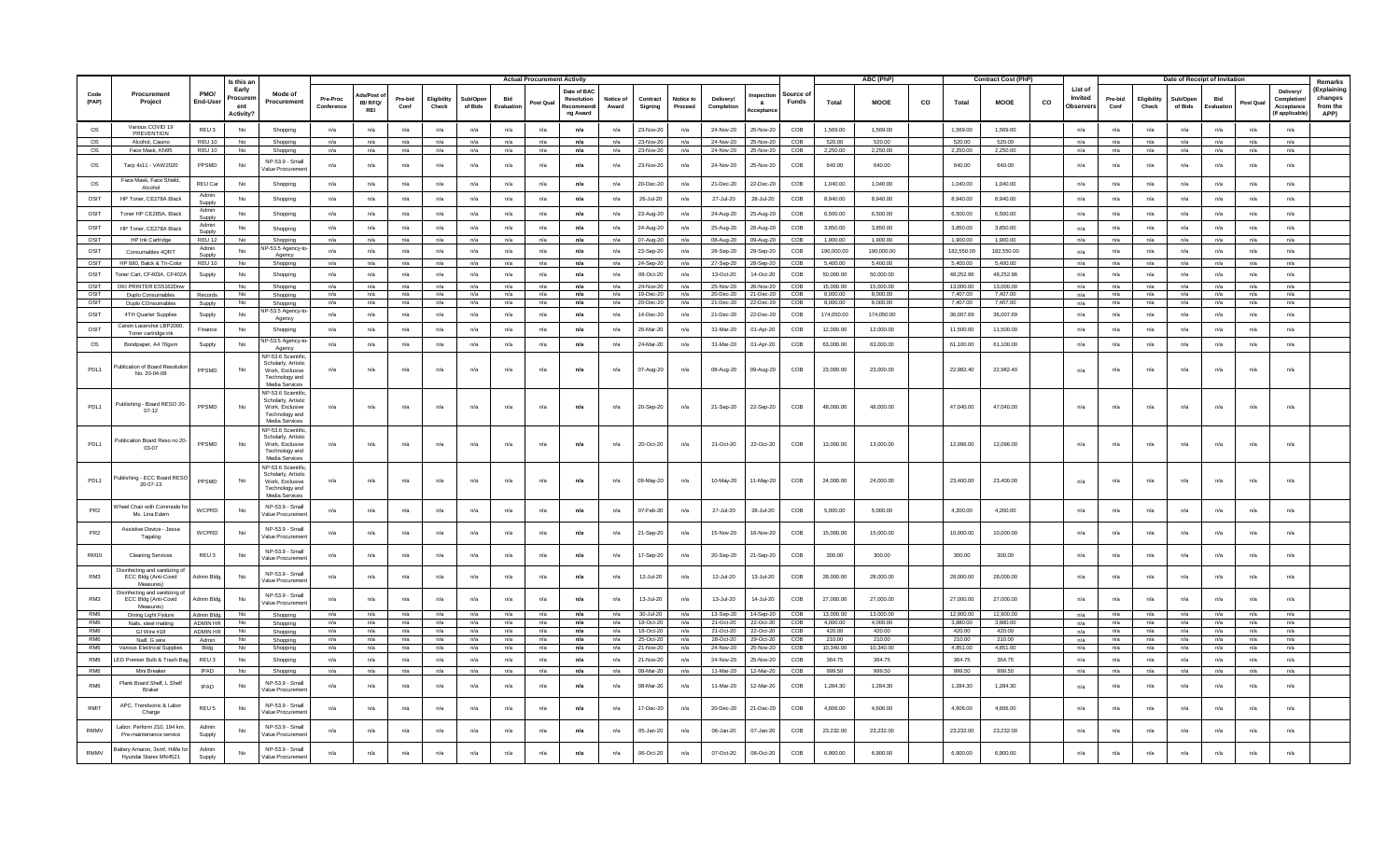|                                                                                                                                                                                                                                                                       |                                               |                        | Is this an                                        |                                                        |                        |                       | <b>Actual Procurement Activity</b> |                      |                                                                 |                  |            |                                                   |                    |                        |                      |                         |                                                        |                      | <b>ABC (PhP)</b>     |              |                      | <b>Contract Cost (PhP)</b> |              |                                 |                 |                      | Date of Receipt of Invitation |                   |            |                                                                       | Remarks                                   |
|-----------------------------------------------------------------------------------------------------------------------------------------------------------------------------------------------------------------------------------------------------------------------|-----------------------------------------------|------------------------|---------------------------------------------------|--------------------------------------------------------|------------------------|-----------------------|------------------------------------|----------------------|-----------------------------------------------------------------|------------------|------------|---------------------------------------------------|--------------------|------------------------|----------------------|-------------------------|--------------------------------------------------------|----------------------|----------------------|--------------|----------------------|----------------------------|--------------|---------------------------------|-----------------|----------------------|-------------------------------|-------------------|------------|-----------------------------------------------------------------------|-------------------------------------------|
| Code<br>(PAP)                                                                                                                                                                                                                                                         | Procurement<br>Project                        | PMO/<br>End-User       | Early<br>Procuren<br>ent<br>Activity <sup>®</sup> | Mode of<br>Procurement                                 | Pre-Proc<br>Conference | IB/RFO/<br><b>REI</b> | Pre-bid<br>Conf                    | Eligibility<br>Check | <b>Sub/Oper</b><br>of Bids                                      | Bid<br>Evaluatio | Post Qua   | Date of BAC<br>Resolution<br>Recommen<br>ng Award | Notice of<br>Award | Contract<br>Signing    | Notice to<br>Proceed | Delivery/<br>Completion | Source c<br>nectio<br>Funds<br>$\mathbf{a}$<br>ceptar: | Total                | <b>MOOE</b>          | co           | Total                | <b>MOOE</b>                | co           | List of<br>Invited<br>Observer: | Pre-bid<br>Conf | Eligibility<br>Check | Sub/Oper<br>of Bids           | Bid<br>Evaluation | Post Qua   | <b>Delivery</b><br><b>Completion</b><br>Acceptance<br>(If applicable) | Explaining<br>changes<br>from the<br>APP) |
| <b>RMMV</b>                                                                                                                                                                                                                                                           | Motolite Batter                               | Admin Bld              | <b>No</b>                                         | NP-53.9 - Smal<br>Value Procuremer                     | n/a                    | n/a                   | n/a                                | n/a                  | n/a                                                             | n/a              | n/a        | n/a                                               | n/a                | 27-Sep-20              | n/a                  | 28-Sep-20               | 29-Sep-20<br>COB                                       | 6,550.00             | 6,550.00             |              | 6,550.00             | 6,550.00                   |              | n/a                             | n/a             | n/a                  | n/a                           | n/a               | n/a        | n/a                                                                   |                                           |
| <b>RMMV</b>                                                                                                                                                                                                                                                           | PMS Nissan Urvan SKT 556                      | Admin<br>Supply        | No                                                | NP-53.9 - Smal<br>Value Procuremer                     | n/a                    | n/a                   | n/a                                | n/a                  | n/a                                                             | n/a              | n/a        | n/a                                               | n/a                | 18-Oct-20              | n/a                  | 19-Oct-20               | 20-Oct-20<br>COB                                       | 49,305.66            | 49,305.66            |              | 49,305.66            | 49,305.66                  |              | n/a                             | n/a             | n/a                  | n/a                           | n/a               | n/a        | n/a                                                                   |                                           |
| <b>RMMV</b>                                                                                                                                                                                                                                                           | <b>Bus Wrap Sticker</b>                       | Admir<br>Supply        | No                                                | NP-53.9 - Smal<br>Value Procuremer                     | n/a                    | n/a                   | n/a                                | n/a                  | n/a                                                             | n/a              | n/a        | n/a                                               | n/a                | 07-Oct-20              | n/a                  | 28-Oct-20               | 29-Oct-20<br>COB                                       | 30,000,00            | 30,000.00            |              | 23,330.90            | 23,330.90                  |              | n/a                             | n/a             | n/a                  | n/a                           | n/a               | n/a        | n/a                                                                   |                                           |
| <b>RMMV</b>                                                                                                                                                                                                                                                           | PMS 85kms. - MONTERO<br>SPORT SAA-1783        | Admin<br>Supply        | No                                                | NP-53.9 - Small<br>Value Procuremen                    | n/a                    | n/a                   | n/a                                | n/a                  | n/a                                                             | n/a              | n/a        | n/a                                               | n/a                | 21-Nov-20              | n/a                  | 22-Nov-20               | 23-Nov-20<br>COB                                       | 20,914.37            | 20,914.37            |              | 20,914.37            | 20,914.37                  |              | n/a                             | n/a             | n/a                  | n/a                           | n/a               | n/a        | n/a                                                                   |                                           |
| <b>RMMV</b>                                                                                                                                                                                                                                                           | BATTERY- MONTERO SAA<br>1783                  | Supply                 | No                                                | NP-53.9 - Smal<br>Value Procuremer                     | n/a                    | n/a                   | n/a                                | n/a                  | n/a                                                             | n/a              | n/a        | n/a                                               | n/a                | 10-Jan-20              | n/a                  | 11-Jan-20               | COB<br>12-Jan-20                                       | 7.019.00             | 7.019.00             |              | 7.019.00             | 7.019.00                   |              | n/a                             | n/a             | n/a                  | n/a                           | n/a               | n/a        | n/a                                                                   |                                           |
| <b>RMMV</b>                                                                                                                                                                                                                                                           | Wind Shield                                   | Admin<br><b>SUPPLY</b> | No                                                | NP-53.9 - Small<br>Value Procuremer                    | n/a                    | n/a                   | n/a                                | n/a                  | n/a                                                             | n/a              | n/a        | n/a                                               | n/a                | 19-Dec-20              | n/a                  | 20-Dec-20               | COB<br>21-Dec-20                                       | 34,850.00            | 34,850.00            |              | 34,850.00            | 34,850.00                  |              | n/a                             | n/a             | n/a                  | n/a                           | n/a               | n/a        | n/a                                                                   |                                           |
| <b>RMMV</b>                                                                                                                                                                                                                                                           | PMS of HYUNDAI STAREX<br>MN-4521              | Admin<br>SUPPLY        | No                                                | NP-53.9 - Smal<br>Value Procuremer                     | n/a                    | n/a                   | n/a                                | n/a                  | n/a                                                             | n/a              | n/a        | n/a                                               | n/a                | 19-Dec-20              | n/a                  | 20-Dec-20               | 21-Dec-20<br>COB                                       | 25,374.91            | 25,374.91            |              | 25,374.91            | 25,374.91                  |              | n/a                             | n/a             | n/a                  | n/a                           | n/a               | n/a        | n/a                                                                   |                                           |
| <b>RMMV</b>                                                                                                                                                                                                                                                           | PMS - Hyundai County XO<br>K006               | Supply                 | No                                                | NP-53.9 - Small<br>Value Procuremen                    | n/a                    | n/a                   | n/a                                | n/a                  | n/a                                                             | n/a              | n/a        | n/a                                               | n/a                | 30-May-20              | n/a                  | 31-May-20               | COB<br>01-Jun-20                                       | 47.173.45            | 47.173.45            |              | 47.173.45            | 47.173.45                  |              | n/a                             | n/a             | n/a                  | n/a                           | n/a               | n/a        | n/a                                                                   |                                           |
| RMOE                                                                                                                                                                                                                                                                  | <b>Brand New Compressor for</b><br>Koopel ACU | Finance                | No                                                | NP-53.9 - Sma<br>Value Procuremer                      | n/a                    | n/a                   | n/a                                | n/a                  | n/a                                                             | n/a              | n/a        | n/a                                               | n/a                | 21-Oct-20              | n/a                  | 28-Oct-20               | 29-Oct-20<br>COB                                       | 13,500.00            | 13,500.00            |              | 13,500.00            | 13,500.00                  |              | n/a                             | n/a             | n/a                  | n/a                           | n/a               | n/a        | n/a                                                                   |                                           |
| RMOE                                                                                                                                                                                                                                                                  | Repair Leak for Koppel ACU                    | Finance                | No                                                | NP-53.9 - Small<br>Value Procuremer                    | n/a                    | n/a                   | n/a                                | n/a                  | n/a                                                             | n/a              | n/a        | n/a                                               | n/a                | 27-Oct-20              | n/a                  | 28-Oct-20               | 29-Oct-20<br>COB                                       | 6.000.00             | 6,000.00             |              | 6,000.00             | 6,000.00                   |              | n/a                             | n/a             | n/a                  | n/a                           | n/a               | n/a        | n/a                                                                   |                                           |
| <b>SUBEX</b>                                                                                                                                                                                                                                                          | Newspaper, March                              | Admir<br>Supply        | <b>No</b>                                         | NP-53.9 - Smal<br>Value Procuremer                     | n/a                    | n/a                   | n/a                                | n/a                  | n/a                                                             | n/a              | n/a        | n/a                                               | n/a                | 27-Jul-20              | n/a                  | 27-Jul-20               | 28-Jul-20<br>COB                                       | 4,178.00             | 4,178.00             |              | 4,178.00             | 4,178.00                   |              | n/a                             | n/a             | n/a                  | n/a                           | n/a               | n/a        | n/a                                                                   |                                           |
| <b>SUBEX</b>                                                                                                                                                                                                                                                          | Newspaper, April                              | Admin<br>Supply        | No                                                | NP-53.9 - Small<br>Value Procuremer                    | n/a                    | n/a                   | n/a                                | n/a                  | n/a                                                             | n/a              | n/a        | n/a                                               | n/a                | 27-Jul-20              | n/a                  | 27-Jul-20               | 28-Jul-20<br>COB                                       | 3.632.00             | 3.632.00             |              | 3,632.00             | 3.632.00                   |              | n/a                             | n/a             | n/a                  | n/a                           | n/a               | n/a        | n/a                                                                   |                                           |
| <b>SUBEX</b>                                                                                                                                                                                                                                                          | Newspaper, May                                | Admin<br>Supply        | No                                                | NP-53.9 - Smal<br>Value Procuremer                     | n/a                    | n/a                   | n/a                                | n/a                  | n/a                                                             | n/a              | n/a        | n/a                                               | n/a                | 27-Jul-20              | n/a                  | 27-Jul-20               | 28-Jul-20<br>COB                                       | 3,908.00             | 3,908.00             |              | 3,908.00             | 3,908.00                   |              | n/a                             | n/a             | n/a                  | n/a                           | n/a               | n/a        | n/a                                                                   |                                           |
| <b>SUBEX</b>                                                                                                                                                                                                                                                          | Newspaper, June                               | Admir<br>Supply        | No                                                | NP-53.9 - Smal<br>Value Procuremer                     | n/a                    | n/a                   | n/a                                | n/a                  | n/a                                                             | n/a              | n/a        | n/a                                               | n/a                | 27-Jul-20              | n/a                  | 27-Jul-20               | 28-Jul-20<br>COB                                       | 3,948.00             | 3,948.00             |              | 3,948.00             | 3,948.00                   |              | n/a                             | n/a             | n/a                  | n/a                           | n/a               | n/a        | n/a                                                                   |                                           |
| <b>SXFF</b>                                                                                                                                                                                                                                                           | Dining Table                                  | dmin Bldc              | No.                                               | Shopping                                               | n/a                    | 29-Feb-20             | n/a                                | n/a                  | n/a                                                             | n/a              | n/a        | n/a                                               | n/a                | $02 -$ Sep-20          | n/a                  | $30-Sen-20$             | $01-Ort-20$<br>COB                                     | 49,500.00            | 49.500.00            |              | 49,500.00            | 49.500.00                  |              | n/a                             | n/a             | n/a                  | n/a                           | n/a               | n/a        | n/a                                                                   |                                           |
| SXFF19                                                                                                                                                                                                                                                                | ece Plastic Installation48><br>Acrylic 3mm    | REU 12                 | <b>No</b>                                         | NP-53.9 - Smal<br>Value Procuremer                     | n/a                    | n/a                   | n/a                                | n/a                  | n/a                                                             | n/a              | n/a        | n/a                                               | n/a                | 25-Aug-20              | n/a                  | 26-Aug-20               | 27-Aug-20<br>COB                                       | 2,800.00             | 2,800.00             |              | 2,800.00             | 2,800.00                   |              | n/a                             | n/a             | n/a                  | n/a                           | n/a               | n/a        | n/a                                                                   |                                           |
| SXFF20                                                                                                                                                                                                                                                                | 1 pc. Acrylic Table Shield                    | REU 10                 | No                                                | NP-53.9 - Sma<br>Value Procuremer                      | n/a                    | n/a                   | n/a                                | n/a                  | n/a                                                             | n/a              | n/a        | n/a                                               | n/a                | 25-Aug-20              | n/a                  | 26-Aug-20               | COB<br>27-Aug-20                                       | 5.250.00             | 5,250.00             |              | 5,250,00             | 5,250.00                   |              | n/a                             | n/a             | n/a                  | n/a                           | n/a               | n/a        | n/a                                                                   |                                           |
| SXFF21                                                                                                                                                                                                                                                                | Dining Stool- Uratex                          | Admin Bldg             | No                                                | Shopping                                               | n/a                    | 29-Feb-20             | n/a                                | n/a                  | n/a                                                             | n/a              | n/a        | n/a                                               | n/a                | 02-Sep-20              | n/a                  | 21-Sep-20               | 22-Sep-20<br>COB                                       | 10,000.00            | 10,000.00            |              | 9,660.00             | 9,660.00                   |              | n/a                             | n/a             | n/a                  | n/a                           | n/a               | n/a        | n/a                                                                   |                                           |
| SXIT13                                                                                                                                                                                                                                                                | Pocket Wifi                                   | PPSMD                  | <b>No</b>                                         | NP-53.9 - Small<br>Value Procuremer                    | n/a                    | n/a                   | n/a                                | n/a                  | n/a                                                             | n/a              | n/a        | n/a                                               | n/a                | 16-Sep-20              | n/a                  | 16-Sep-20               | 17-Sep-20<br>COB                                       | 14,985.00            | 14,985.00            |              | 14,985.00            | 14,985.00                  |              | n/a                             | n/a             | n/a                  | n/a                           | n/a               | n/a        | n/a                                                                   |                                           |
| SXIT13<br>SXOE                                                                                                                                                                                                                                                        | Pocket Wifi                                   | PPSMD                  | No<br>No                                          | NP-53.9 - Smal<br>Value Procuremer                     | n/a<br>n/a             | n/a<br>n/a            | n/a<br>n/a                         | $n/a$<br>n/a         | n/a<br>n/a                                                      | n/a<br>n/a       | n/a<br>n/a | n/a<br>n/a                                        | n/a<br>n/a         | 16-Sep-20<br>26-Oct-20 | n/a<br>n/a           | 16-Sep-20<br>28-Oct-20  | 17-Sep-20<br>COB<br>29-Oct-20<br>COB                   | 1,998.00<br>4.500.00 | 1.998.00<br>4.500.00 |              | 1.998.00<br>4.195.00 | 1,998.00<br>4.195.00       |              | n/a<br>n/a                      | n/a<br>n/a      | n/a<br>n/a           | n/a<br>n/a                    | n/a<br>n/a        | n/a<br>n/a | n/a<br>n/a                                                            |                                           |
|                                                                                                                                                                                                                                                                       | Canon Printing Calculator                     | Finance                |                                                   | Shopping                                               |                        |                       |                                    |                      |                                                                 |                  |            |                                                   |                    |                        |                      |                         |                                                        |                      |                      |              |                      |                            |              |                                 |                 |                      |                               |                   |            |                                                                       |                                           |
| SXOE15                                                                                                                                                                                                                                                                | Thermal Scanner                               | REU 11                 | No                                                | NP-53.9 - Small<br>Value Procuremer<br>NP-53.9 - Small | n/a                    | n/a                   | n/a                                | n/a                  | n/a                                                             | n/a              | n/a        | n/a                                               | n/a                | 03-Feb-20              | n/a                  | 06-Feb-20               | 07-Feb-20<br>COB                                       | 4,000.00             | 4,000.00             |              | 3,500.00             | 3,500.00                   |              | n/a                             | n/a             | n/a                  | n/a                           | n/a               | n/a        | n/a                                                                   |                                           |
| SXOE15                                                                                                                                                                                                                                                                | Thermal Scanner etc.                          | REU 4                  | No                                                | Value Procuremen                                       | n/a                    | n/a                   | n/a                                | n/a                  | n/a                                                             | n/a              | n/a        | n/a                                               | n/a                | 02-Jun-20              | n/a                  | 05-Jun-20               | 06-Jun-20<br>COB                                       | 3,000.00             | 3.000.00             |              | 3,000.00             | 3,000.00                   |              | n/a                             | n/a             | n/a                  | n/a                           | n/a               | n/a        | n/a                                                                   |                                           |
| SXOE15                                                                                                                                                                                                                                                                | Thermal Scanner, Bo Hui                       | REU <sub>1</sub>       | No                                                | NP-53.9 - Small<br>Value Procuremer                    | n/a                    | n/a                   | n/a                                | n/a                  | n/a                                                             | n/a              | n/a        | n/a                                               | n/a                | 05-Aug-20              | n/a                  | 08-Aug-20               | 09-Aug-20<br>COB                                       | 3,000.00             | 3,000.00             |              | 3,000.00             | 3,000.00                   |              | n/a                             | n/a             | n/a                  | n/a                           | n/a               | n/a        | n/a                                                                   |                                           |
| SXOE15                                                                                                                                                                                                                                                                | Non-Contact Alcohol /<br>Dispenser            | REU 6                  | No                                                | NP-53.9 - Small<br>Value Procuremen                    | n/a                    | n/a                   | n/a                                | n/a                  | n/a                                                             | n/a              | n/a        | n/a                                               | n/a                | 05-Sep-20              | n/a                  | 08-Sep-20               | 09-Sep-20<br>COB                                       | 1,300.00             | 1.300.00             |              | 1,300.00             | 1,300.00                   |              | n/a                             | n/a             | n/a                  | n/a                           | n/a               | n/a        | n/a                                                                   |                                           |
| SXOE15                                                                                                                                                                                                                                                                | Von Contact Thermal Scanne                    | Admin                  | No                                                | NP-53.9 - Small<br>Value Procuremer                    | n/a                    | n/a                   | n/a                                | n/a                  | n/a                                                             | n/a              | n/a        | n/a                                               | n/a                | 15-Nov-20              | n/a                  | 18-Nov-20               | 19-Nov-20<br>COB                                       | 19,200.00            | 19,200.00            |              | 16,600.02            | 16,600.02                  |              | n/a                             | n/a             | n/a                  | n/a                           | n/a               | n/a        | n/a                                                                   |                                           |
| NP-53.9 - Small<br>12-Oct-20<br>COB<br>SXOE19<br>Air Purifier<br>Admin<br>No<br>n/a<br>n/a<br>n/a<br>n/a<br>n/a<br>n/a<br>29-Oct-20<br>n/a<br>06-Nov-20<br>n/a<br>18-Nov-20<br>19-Nov-20<br>Value Procuremen<br><b>Total Alloted Budget of Procurement Activities</b> |                                               |                        |                                                   |                                                        |                        |                       |                                    |                      |                                                                 |                  |            |                                                   | 144,000.00         | 144,000.00             |                      | 59,250.06               | 59,250.06                                              |                      | n/a                  | n/a          | n/a                  | n/a                        | n/a          | n/a                             | n/a             |                      |                               |                   |            |                                                                       |                                           |
|                                                                                                                                                                                                                                                                       |                                               |                        |                                                   |                                                        |                        |                       |                                    |                      |                                                                 |                  |            |                                                   |                    |                        |                      |                         |                                                        |                      |                      | 3,070,431.69 |                      |                            |              |                                 |                 |                      |                               |                   |            |                                                                       |                                           |
|                                                                                                                                                                                                                                                                       |                                               |                        |                                                   |                                                        |                        |                       |                                    |                      | <b>Total Contract Price of Procurement Actitvites Conducted</b> |                  |            |                                                   |                    |                        |                      |                         |                                                        |                      |                      |              |                      |                            | 2,587,946.50 |                                 |                 |                      |                               |                   |            |                                                                       |                                           |
|                                                                                                                                                                                                                                                                       |                                               |                        |                                                   |                                                        |                        |                       |                                    |                      | Total Savings (Total Alloted Budget - Total Contract Price)     |                  |            |                                                   |                    |                        |                      |                         |                                                        |                      |                      |              |                      |                            | 482,485.19   |                                 |                 |                      |                               |                   |            |                                                                       |                                           |
|                                                                                                                                                                                                                                                                       | <b>ON-GOING PROCUREMENT ACTIVITIES</b>        |                        |                                                   |                                                        |                        |                       |                                    |                      |                                                                 |                  |            |                                                   |                    |                        |                      |                         |                                                        |                      |                      |              |                      |                            |              |                                 |                 |                      |                               |                   |            |                                                                       |                                           |
|                                                                                                                                                                                                                                                                       |                                               |                        |                                                   |                                                        |                        |                       |                                    |                      |                                                                 |                  |            |                                                   |                    |                        |                      |                         |                                                        |                      |                      |              |                      |                            |              |                                 |                 |                      |                               |                   |            |                                                                       |                                           |